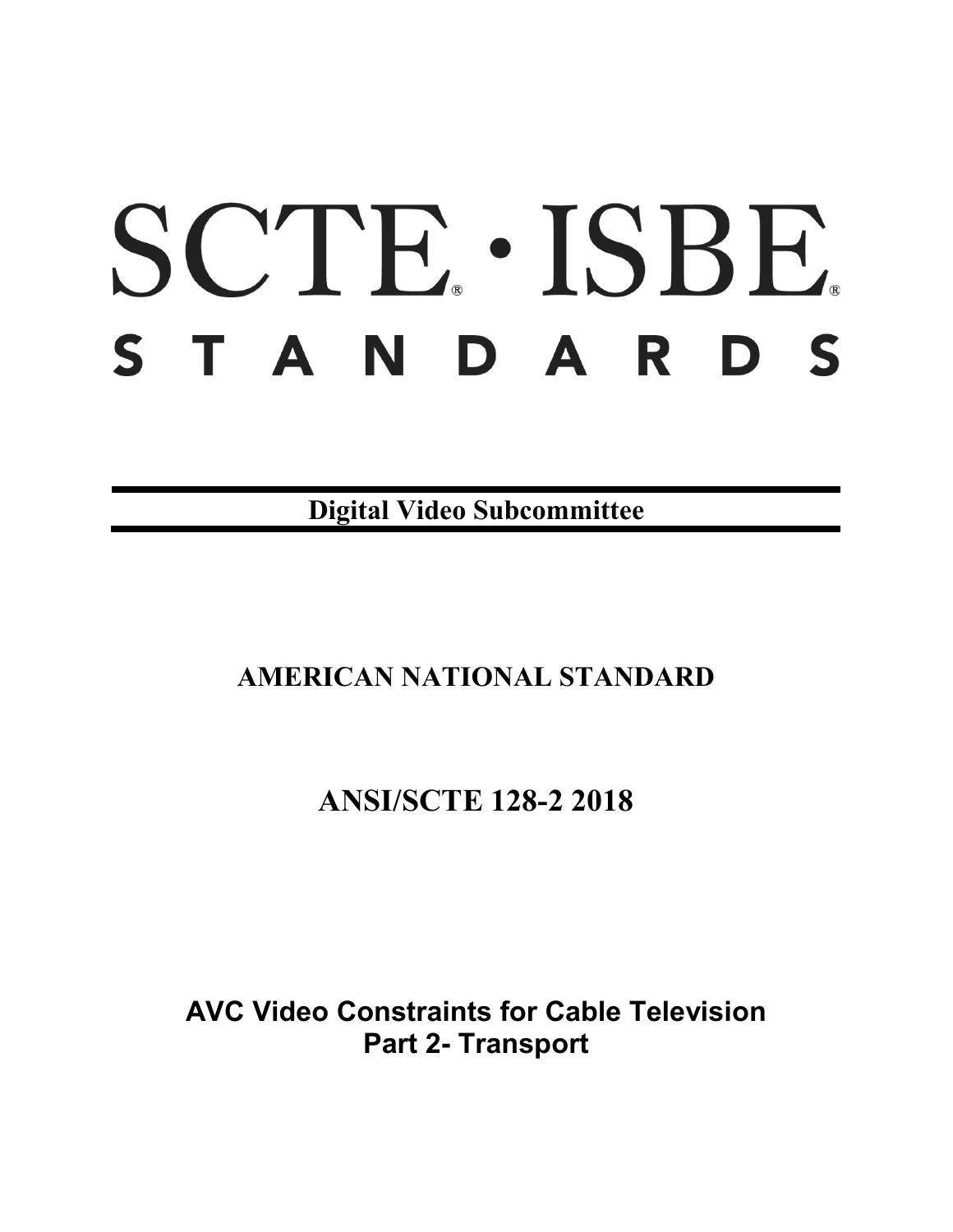# **NOTICE**

<span id="page-1-0"></span>The Society of Cable Telecommunications Engineers (SCTE) / International Society of Broadband Experts (ISBE) Standards and Operational Practices (hereafter called "documents") are intended to serve the public interest by providing specifications, test methods and procedures that promote uniformity of product, interchangeability, best practices and ultimately the long-term reliability of broadband communications facilities. These documents shall not in any way preclude any member or non-member of SCTE•ISBE from manufacturing or selling products not conforming to such documents, nor shall the existence of such standards preclude their voluntary use by those other than SCTE•ISBE members.

SCTE•ISBE assumes no obligations or liability whatsoever to any party who may adopt the documents. Such adopting party assumes all risks associated with adoption of these documents, and accepts full responsibility for any damage and/or claims arising from the adoption of such documents.

Attention is called to the possibility that implementation of this document may require the use of subject matter covered by patent rights. By publication of this document, no position is taken with respect to the existence or validity of any patent rights in connection therewith. SCTE•ISBE shall not be responsible for identifying patents for which a license may be required or for conducting inquiries into the legal validity or scope of those patents that are brought to its attention.

Patent holders who believe that they hold patents which are essential to the implementation of this document have been requested to provide information about those patents and any related licensing terms and conditions. Any such declarations made before or after publication of this document are available on the SCTE•ISBE web site at [http://www.scte.org.](http://www.scte.org/)

All Rights Reserved

© Society of Cable Telecommunications Engineers, Inc. 2018 140 Philips Road Exton, PA 19341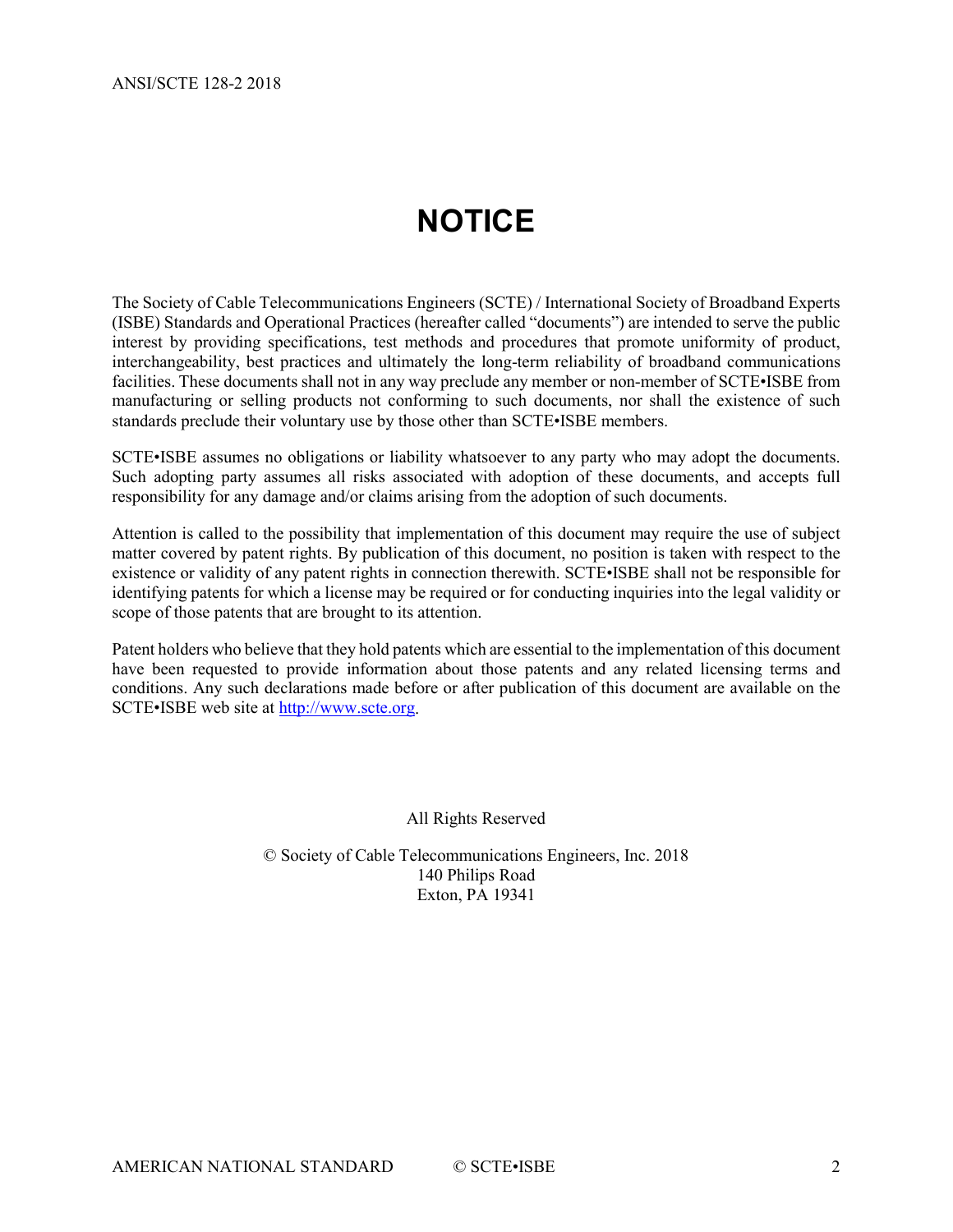# **Table of Contents**

#### Page Number

<span id="page-2-0"></span>

| <b>Title</b> |                   | <u> 1989 - Jan Salaman Salaman (j. 1989)</u>                                       | <b>Page Number</b> |
|--------------|-------------------|------------------------------------------------------------------------------------|--------------------|
|              |                   |                                                                                    |                    |
|              |                   |                                                                                    |                    |
| 1.           |                   |                                                                                    |                    |
|              | 1.1.              |                                                                                    |                    |
|              | 1.2 <sub>1</sub>  |                                                                                    |                    |
| 2.           |                   |                                                                                    |                    |
|              | 2.1.              |                                                                                    |                    |
|              | 2.2.              |                                                                                    |                    |
|              | 2.3.              |                                                                                    |                    |
| 3.           |                   |                                                                                    |                    |
|              | 3.1.              |                                                                                    |                    |
|              | 3.2.              |                                                                                    |                    |
|              | 3.3.              |                                                                                    |                    |
| 4.           |                   |                                                                                    |                    |
| 5.           |                   |                                                                                    |                    |
|              | 5.1.              |                                                                                    |                    |
|              | 5.2.              |                                                                                    |                    |
| 6.           |                   |                                                                                    |                    |
|              | 6.1.              |                                                                                    |                    |
|              | 6.2.              |                                                                                    |                    |
|              |                   | 6.2.1.                                                                             |                    |
|              | 6.3.              |                                                                                    |                    |
|              |                   | 6.3.1.                                                                             |                    |
|              |                   | 6.3.2.                                                                             |                    |
|              | 6.4.              |                                                                                    |                    |
|              |                   | SCTE Random Access Point (SRAP) Access Unit Composition  10<br>6.4.1.              |                    |
|              |                   | 6.4.2.                                                                             |                    |
|              |                   | 6.4.3.                                                                             |                    |
|              | 6.5.              |                                                                                    |                    |
| 7.           |                   |                                                                                    |                    |
|              | 7.1.              |                                                                                    |                    |
|              | 7.2.              |                                                                                    |                    |
|              |                   | 7.2.1.                                                                             |                    |
| 8.           |                   |                                                                                    |                    |
|              | 8.1.              | Encoding and transport of caption, active format description (AFD) and bar data 15 |                    |
|              |                   | 8.1.1.                                                                             |                    |
|              |                   |                                                                                    |                    |
|              | 8.2.              |                                                                                    |                    |
|              |                   | 8.2.1.                                                                             |                    |
|              |                   | 8.2.2.                                                                             |                    |
|              |                   | 8.2.3.                                                                             |                    |
|              |                   | 8.2.4.                                                                             |                    |
|              |                   | 8.2.5.                                                                             |                    |
|              |                   | 8.2.6.                                                                             |                    |
|              |                   | 8.2.7.                                                                             |                    |
|              |                   | 8.2.8.                                                                             |                    |
| 9.           |                   |                                                                                    |                    |
|              |                   |                                                                                    |                    |
|              | <b>APPENDIX A</b> |                                                                                    |                    |
| 1.           |                   |                                                                                    |                    |
| 2.           |                   |                                                                                    |                    |
|              | 2.1.              |                                                                                    |                    |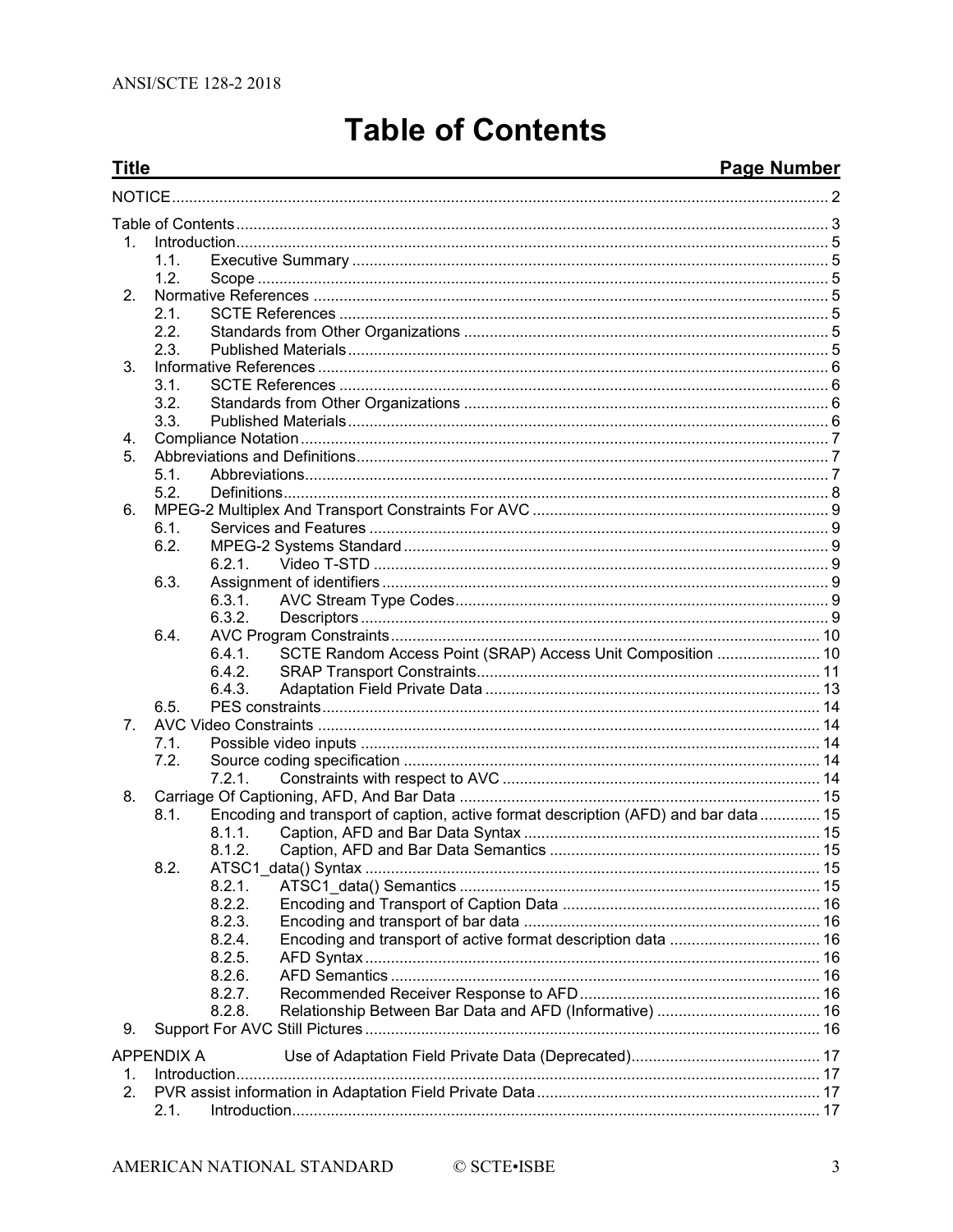| 22 |                 |                                                                            |  |  |  |  |  |
|----|-----------------|----------------------------------------------------------------------------|--|--|--|--|--|
|    |                 |                                                                            |  |  |  |  |  |
|    |                 |                                                                            |  |  |  |  |  |
|    |                 |                                                                            |  |  |  |  |  |
|    |                 |                                                                            |  |  |  |  |  |
|    |                 |                                                                            |  |  |  |  |  |
|    | (Deprecated) 25 | APPENDIX B Encoding Guidelines to Enable Trick Play Support of AVC Streams |  |  |  |  |  |

## **List of Figures**

| <b>Title</b> | Page Number |
|--------------|-------------|
|              |             |

## **List of Tables**

| <u>Title</u><br>and the control of the control of the control of the control of the control of the control of the control of the | Page Number |
|----------------------------------------------------------------------------------------------------------------------------------|-------------|
|                                                                                                                                  |             |
|                                                                                                                                  |             |
|                                                                                                                                  |             |
|                                                                                                                                  |             |
|                                                                                                                                  |             |
|                                                                                                                                  |             |
|                                                                                                                                  |             |
|                                                                                                                                  |             |
|                                                                                                                                  |             |

*Editorial Note: Table numbers in this Part of SCTE 128 are not consecutive and retain the table numbers that appeared before SCTE 128 was split into two Parts.*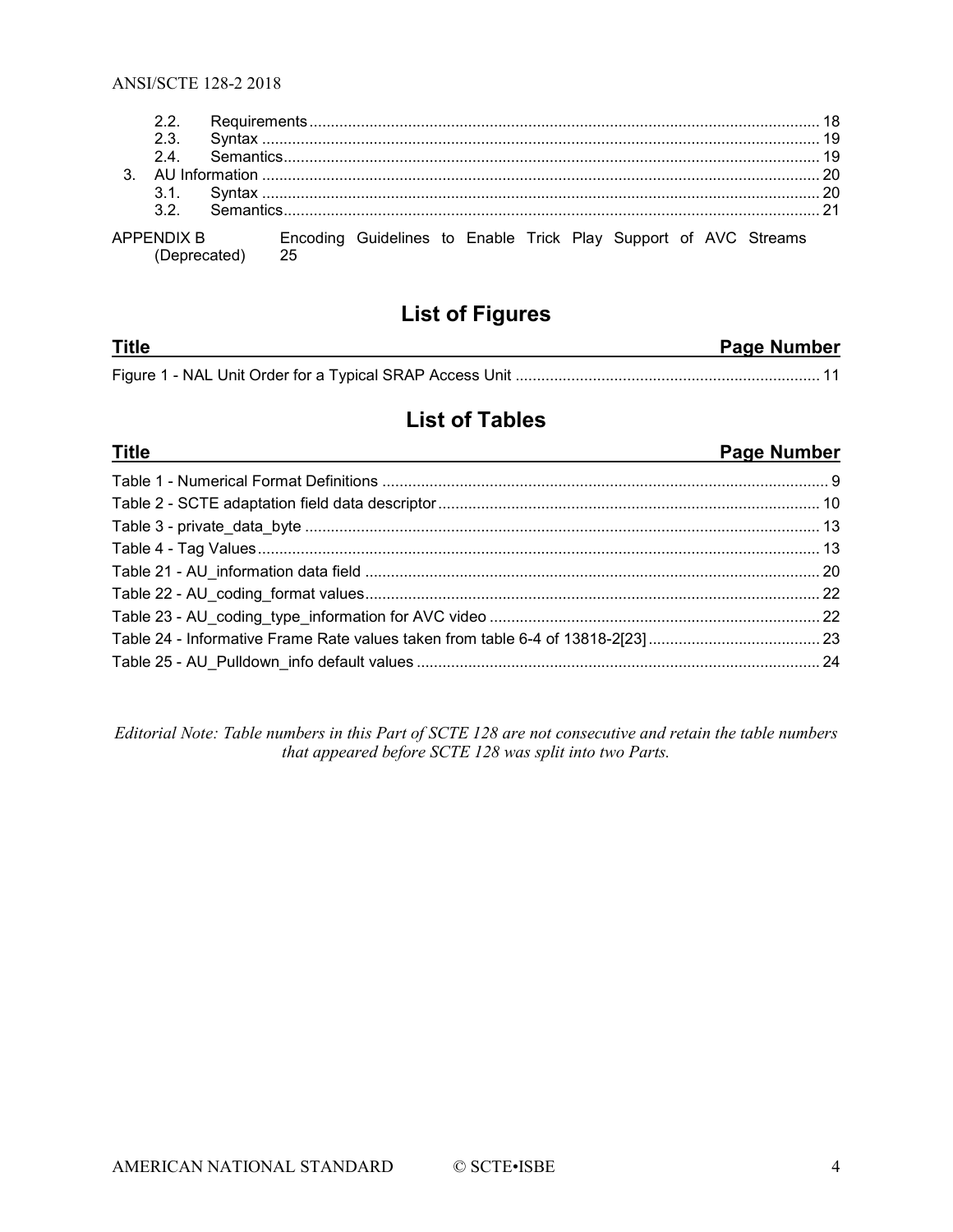## <span id="page-4-0"></span>**1. Introduction**

#### <span id="page-4-1"></span>**1.1. Executive Summary**

This document assists in transport of an AVC coded video elementary stream constrained per SCTE 128 Part 1 and is intended for broadcast purposes. There are other applications: time-shifting (e.g., PVR/DVR service), Video-on-Demand service, unicast, multicast, splicing (e.g., Ad-insertion) that could employ the specifications in this document. However, constraints specific to those applications are outside of the scope of this document.

#### <span id="page-4-2"></span>**1.2. Scope**

This document defines the transport constraints on ITU-T Rec. H.264 | ISO/IEC 14496-10 [\[5\]](#page-4-7) video compression (hereafter called "AVC") for Cable Television. In particular, this document describes the transmission of AVC coded video elementary streams constrained per SCTE 128 Part 1 in an MPEG-2 service multiplex (single or multi-program Transport Stream).

<span id="page-4-3"></span>Note: The carriage of MPEG-2 video in the MPEG-2 service multiplex is described in SCTE 54 [\[1\].](#page-4-8)

### **2. Normative References**

The following documents contain provisions, which, through reference in this text, constitute provisions of this document. At the time of Subcommittee approval, the editions indicated were valid. All documents are subject to revision; and while parties to any agreement based on this document are encouraged to investigate the possibility of applying the most recent editions of the documents listed below, they are reminded that newer editions of those documents might not be compatible with the referenced version.

#### <span id="page-4-4"></span>**2.1. SCTE References**

- <span id="page-4-8"></span>[1] ANSI/SCTE 54 2015, Digital Video Service Multiplex and Transport System Standard for Cable Television.
- <span id="page-4-5"></span>[2] SCTE 128 Part 1 2018, AVC Video Systems Constraints for Cable Television

#### **2.2. Standards from Other Organizations**

- <span id="page-4-10"></span>[3] ATSC A/65:2013 Program and System Information Protocol for Terrestrial Broadcast and Cable; Section 6.9.2.
- <span id="page-4-9"></span>[4] ISO/IEC 13818-1, (2018), "Information Technology – Generic coding of moving pictures and associated audio – Part 1: Systems."
- <span id="page-4-7"></span>[5] ITU-T Rec. H.264 | ISO/IEC 14496-10, (09/2014), "Information Technology – Coding of audio visual objects – Part 10: Advanced Video Coding."
- <span id="page-4-11"></span>[6] ETSI TS 101 154 V2.4.1 Digital Video Broadcasting (DVB): Specification for the use of Video and Audio Coding in Broadcasting Applications based on the MPEG-2 Transport Stream, 2014.

#### <span id="page-4-6"></span>**2.3. Published Materials**

• No normative references are applicable.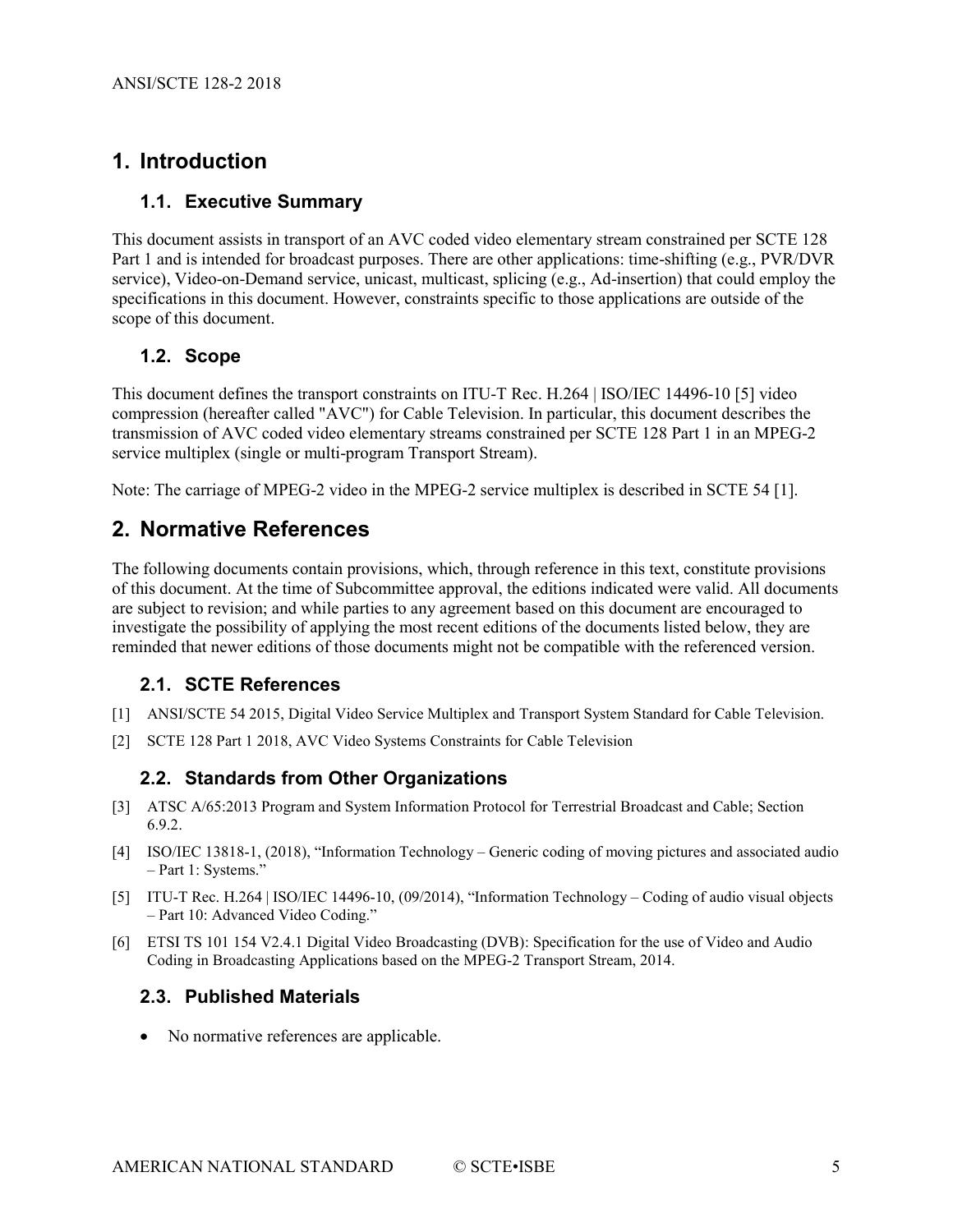#### <span id="page-5-0"></span>**3. Informative References**

<span id="page-5-1"></span>The following documents might provide valuable information to the reader but are not required when complying with this document.

#### **3.1. SCTE References**

- [7] ANSI/SCTE 43 2015 Digital Video Systems Characteristics Standard for Cable Television.
- [8] ANSI/SCTE 21 2017 Standard for Carriage of NTSC VBI Data in Cable Digital Transport Streams.
- [9] ANSI/SCTE 07 2013 Digital Transmission Standard for Cable Television.
- <span id="page-5-2"></span>[10] ANSI/SCTE 172 2017 Constraints on AVC Video Coding for Digital Program Insertion.

#### **3.2. Standards from Other Organizations**

- [11] SMPTE ST 170, Television Composite Analog Video Signal NTSC for Studio Applications.
- [12] SMPTE ST 274 Standard for television, 1920 x 1080 Scanning and Interface.
- [13] SMPTE ST 296, Standard for television, 1280 x 720 Scanning, Analog and Digital Representation, and Analog Interface*.*
- [14] ITU-R BT.601-6 Encoding parameters of digital television for studios.
- [15] ITU-R BT.709-6, Basic Parameter Values for the HDTV Standard for the Studio and for International Programme Exchange.
- [16] ITU-T J.83, Digital Video Transmission Standard for Cable Television.
- [17] CTA-CEB16: Active Format Description (AFD) & Bar Data Recommended Practice.
- [18] SMPTE ST 125, Standard for television, Component Video Signal 4:2:2, Bit Parallel Digital Interface.
- [19] SMPTE ST 293, Standard for television, 720x483 Active Line at 59.95 Hz Progressive Scan Production, Digital Representation.
- [20] SMPTE ST 267, Standard for television, Bit Parallel Digital Interface- Component Video Signal 4:2:2 16x9 Aspect Ratio.
- [21] ATSC A/53, Part 3, "Service Multiplex and Transport Subsystem Characteristics"
- [22] CTA-861-G "A DTV Profile for Uncompressed High Speed Digital Interfaces"
- <span id="page-5-4"></span>[23] ISO/IEC 13818-2 (2013), Information Technology – Generic coding of moving pictures and associated audio - Part 2: Video

#### <span id="page-5-3"></span>**3.3. Published Materials**

• No informative references are applicable.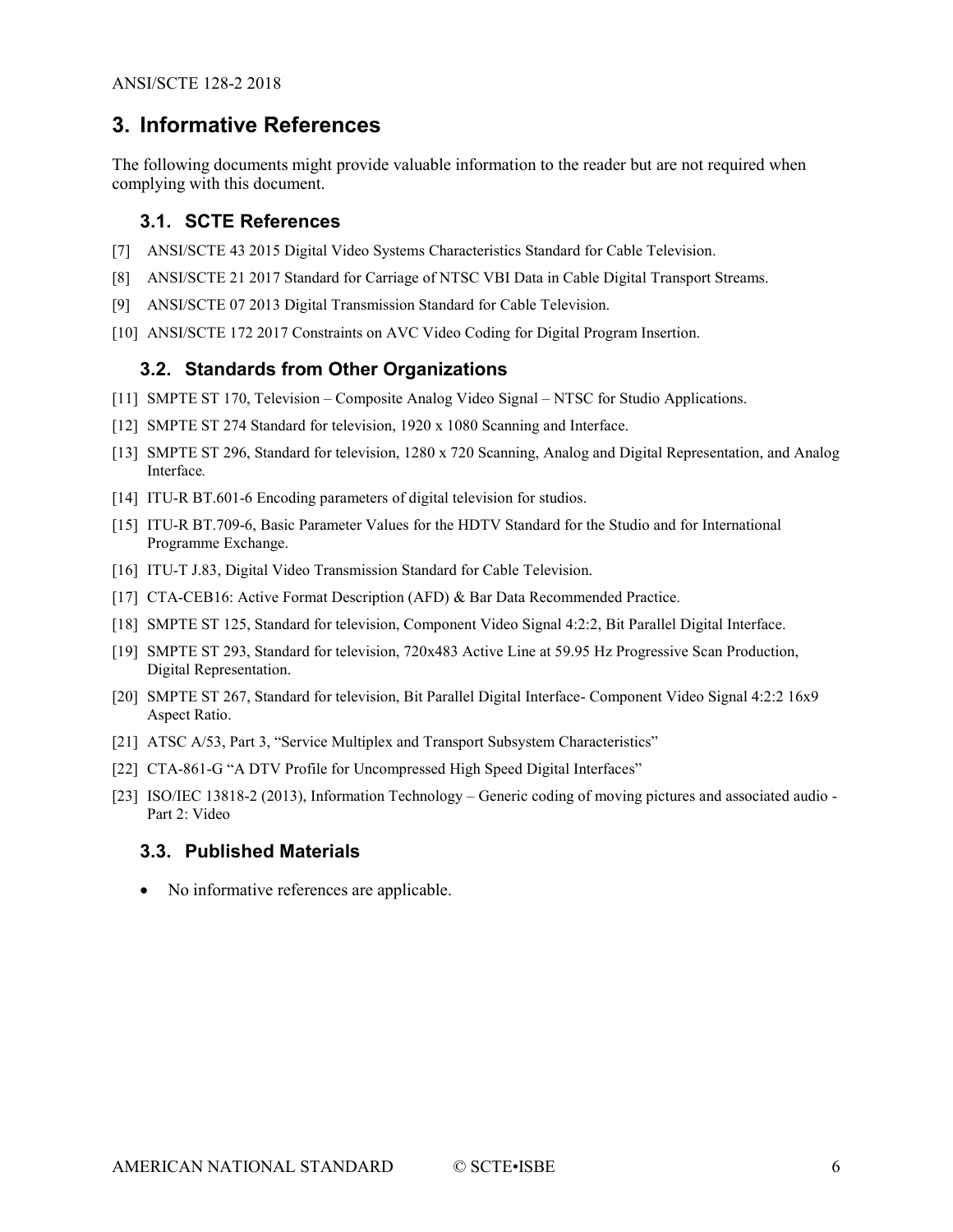## <span id="page-6-0"></span>**4. Compliance Notation**

| shall            | This word or the adjective "required" means that the item is an              |
|------------------|------------------------------------------------------------------------------|
|                  | absolute requirement of this document.                                       |
| shall not        | This phrase means that the item is an absolute prohibition of this           |
|                  | document.                                                                    |
| <i>forbidden</i> | This word means the value specified shall never be used.                     |
|                  | This word or the adjective "recommended" means that there may exist          |
| should           | valid reasons in particular circumstances to ignore this item, but the       |
|                  | full implications should be understood and the case carefully weighted       |
|                  | before choosing a different course.                                          |
|                  | This phrase means that there may exist valid reasons in particular           |
| should not       | circumstances when the listed behavior is acceptable or even useful,         |
|                  | but the full implications should be understood and the case carefully        |
|                  | weighed before implementing any behavior described with this label.          |
|                  | This word or the adjective " <i>optional</i> " means that this item is truly |
|                  | optional. One vendor may choose to include the item because a                |
| may              | particular marketplace requires it or because it enhances the product,       |
|                  | for example; another vendor may omit the same item.                          |
|                  | Use is permissible for legacy purposes only. Deprecated features may         |
| deprecated       | be removed from future versions of this document. Implementations            |
|                  | should avoid use of deprecated features.                                     |

## <span id="page-6-1"></span>**5. Abbreviations and Definitions**

#### <span id="page-6-2"></span>**5.1. Abbreviations**

| <b>ATSC</b> | <b>Advanced Television Systems Committee</b>     |
|-------------|--------------------------------------------------|
| AU          | access unit                                      |
| <b>DPI</b>  | digital program insertion                        |
| <b>DTS</b>  | decoding time stamp                              |
| <b>DTV</b>  | digital television                               |
| <b>DVB</b>  | digital video broadcasting                       |
| <b>DVS</b>  | Digital Video Subcommittee                       |
| <b>ESPI</b> | elementary stream priority indicator             |
| <b>HDTV</b> | high definition television                       |
| <b>IDR</b>  | instantaneous decoding refresh                   |
| <b>IEC</b>  | <b>International Electrotechnical Commission</b> |
| <b>ISO</b>  | International Organization for Standardization   |
| <b>MPEG</b> | moving picture experts group                     |
| <b>NAL</b>  | network abstraction layer                        |
| nPVR        | network based personal video recorder            |
| <b>PPS</b>  | picture parameter set                            |
| <b>PTS</b>  | presentation time stamp                          |
| <b>PVR</b>  | personal video recorder                          |
| QAM         | quadrature amplitude modulation                  |
| RAI         | random access indicator                          |
| <b>SDTV</b> | standard definition television                   |
| <b>SEI</b>  | supplemental enhancement information             |
| <b>SPS</b>  | sequence parameter set                           |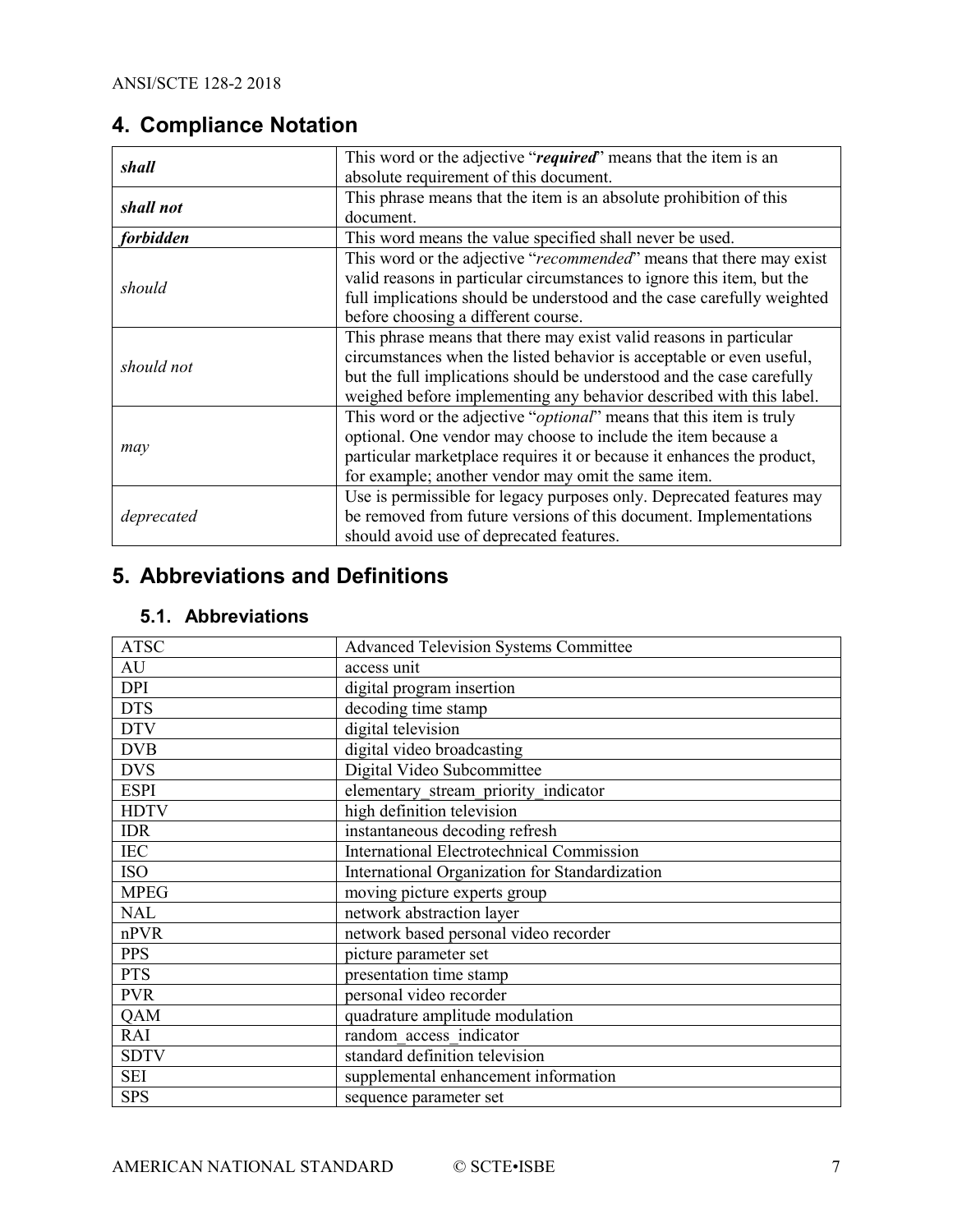| <b>SRAP</b> | SCTE random access point               |
|-------------|----------------------------------------|
| T-STD       | transport stream system target decoder |
| <b>TS</b>   | transport stream                       |
| <b>VUI</b>  | video usability information            |

#### <span id="page-7-0"></span>**5.2. Definitions**

AVC ITU-T Rec. H. 264 | ISO/IEC 14496-10 Advanced Video Coding standard

AVC Receiver The term "AVC Receiver" in this standard means a receiver having at least the attributes listed below:

- 1. Able to parse and decode the normative elements from AVC [5] that are specified with constraints in this standard;
- 2. Not adversely affected by the presence or absence of optional and informative elements from AVC [5];
- 3. Not adversely affected by the presence or absence of optional and informative elements in this standard;
- 4. Able to parse and process all elements from AVC [5] Annex D (SEI messages) and Annex E (VUI syntax elements) that are specified as normative in this standard and conveyed in-band; Note: These are optional elements in the AVC specification;
- 5. Able to parse and decode all the normative elements from ISO/IEC 13818-1 [4] that are normatively included and/or constrained by this standard;
- 6. Not adversely affected by the presence or absence of optional elements from ISO/IEC 13818-1 [4] (such as data in adaptation fields) that are specified with constraints in this standard;
- 7. Supports the processing of end of stream rbsp() syntax element required by applications where another bitstream follows the end  $\overline{0}$  of stream NAL unit. The bitstream that follows will start with an IDR picture and may be accompanied by a time base discontinuity.
- 8. Supports the processing of elementary streams in Low Delay Mode and Still Pictures.

Note: The additional information from items 6 and 7 is optionally provided for the benefit of AVC receivers that include support for applications such as PVR, DPI and VOD.

Program An ISO-IEC 13818-1 MPEG-2 Program

SGOP A SCTE Group Of Pictures (SGOP) is the group of pictures spanning two consecutive SRAPs including the prior SRAP AU but not including the subsequent SRAP AU.

SRAP Picture An I- or IDR-picture that is part of an SRAP Access Unit.

Numerical formats are defined in the following table: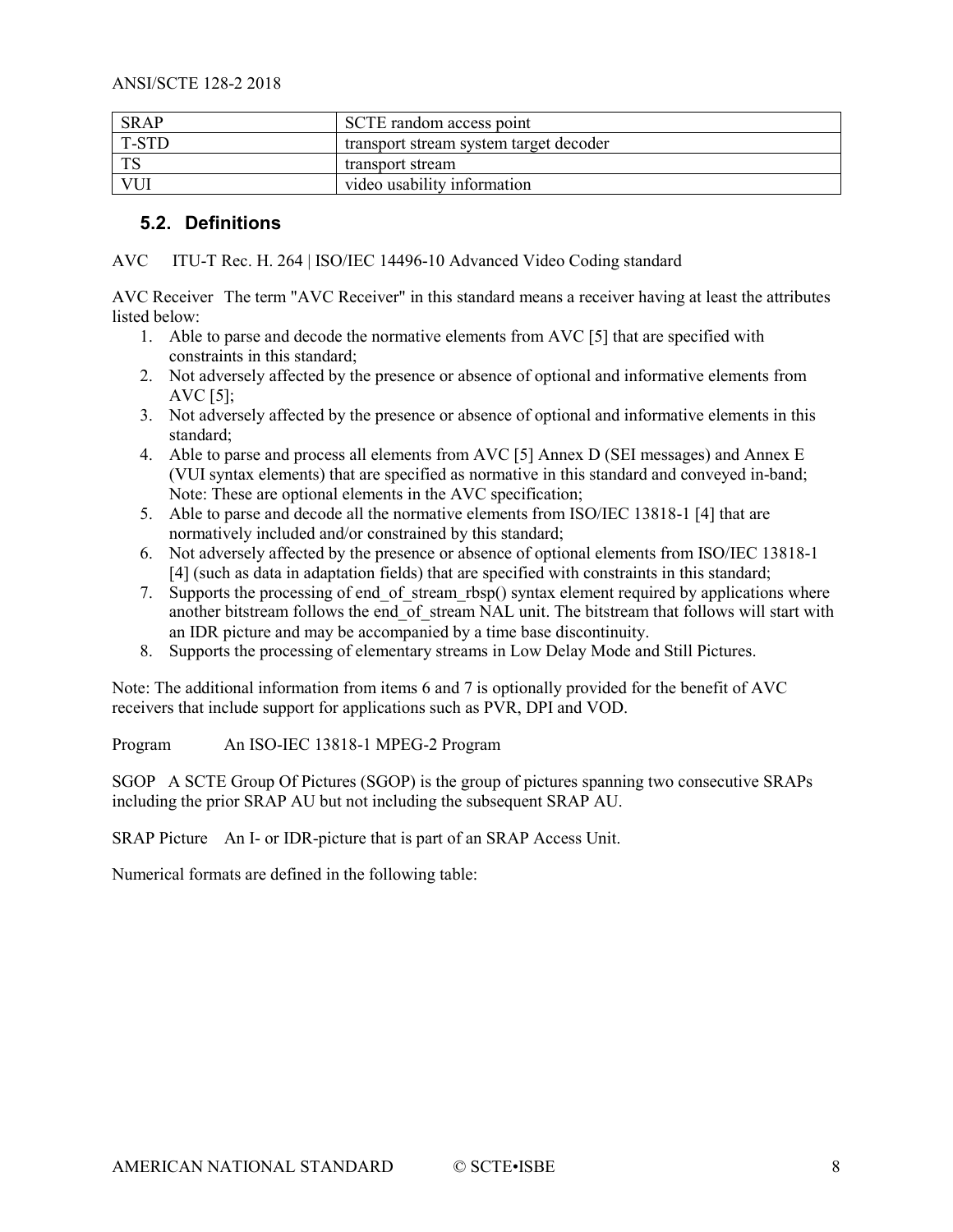| <b>Example</b><br><b>Values</b> | <b>Description</b>                    |
|---------------------------------|---------------------------------------|
| 12345                           | Example of a decimal value format     |
| 0x2A                            | Example of a hexadecimal value format |
| (10010100)                      | Example of a string of binary digits  |

#### **Table 1 - Numerical Format Definitions**

## <span id="page-8-7"></span><span id="page-8-0"></span>**6. MPEG-2 Multiplex And Transport Constraints For AVC**

This section and its subsections describe MPEG-2 System details pertaining to AVC that extends the specifications of SCTE 54 [\[1\].](#page-4-8)

#### <span id="page-8-1"></span>**6.1. Services and Features**

This section describes additional services and features details pertaining to AVC.

Note: As described in SCTE 54 [\[1\]](#page-4-8) and other SCTE standards, the MPEG-2 Transport provides services and features enabled by information carried at the MPEG-2 Transport multiplex level and not at the video elementary stream component level. Some of these services are System Information and Program Guide, Emergency Alerts, and Specification of Private Data Services.

Note: The bitrate value for the AVC Bitstream is application dependent and limited by the contiguous bandwidth of the transmission channel. In the application of AVC transmission over a 64-QAM channel, bitrate value in combination with other bitstreams in the MPEG-2 Transport multiplex, conforms to a channel bitrate of less than or equal to 27.0 Mbps; in transmissions over 256-QAM channels to less than or equal to 38.8 Mbps.

#### <span id="page-8-3"></span><span id="page-8-2"></span>**6.2. MPEG-2 Systems Standard**

#### *6.2.1. Video T-STD*

Video T-STD for AVC shall be based on Section 2.14.3.1 of ISO/IEC 13818-1 [\[4\]](#page-4-9) and shall follow the constraints for the profile and level encoded in the video elementary stream in Appendix A of AVC [\[5\].](#page-4-7)

#### <span id="page-8-4"></span>**6.3. Assignment of identifiers**

<span id="page-8-5"></span>This section describes additional identifiers relevant to AVC video elementary stream components.

#### *6.3.1. AVC Stream Type Codes*

<span id="page-8-6"></span>The AVC stream type value is 0x1B.

#### *6.3.2. Descriptors*

#### *6.3.2.1. Video descriptor*

AVC video is signaled by the AVC\_video\_descriptor() when required by ISO/IEC 13818-[1\[4\]](#page-4-9) or as otherwise appropriate. This descriptor, when carried, shall be placed in the descriptor loop for the video program element of the PMT with a descriptor tag value of 0x28.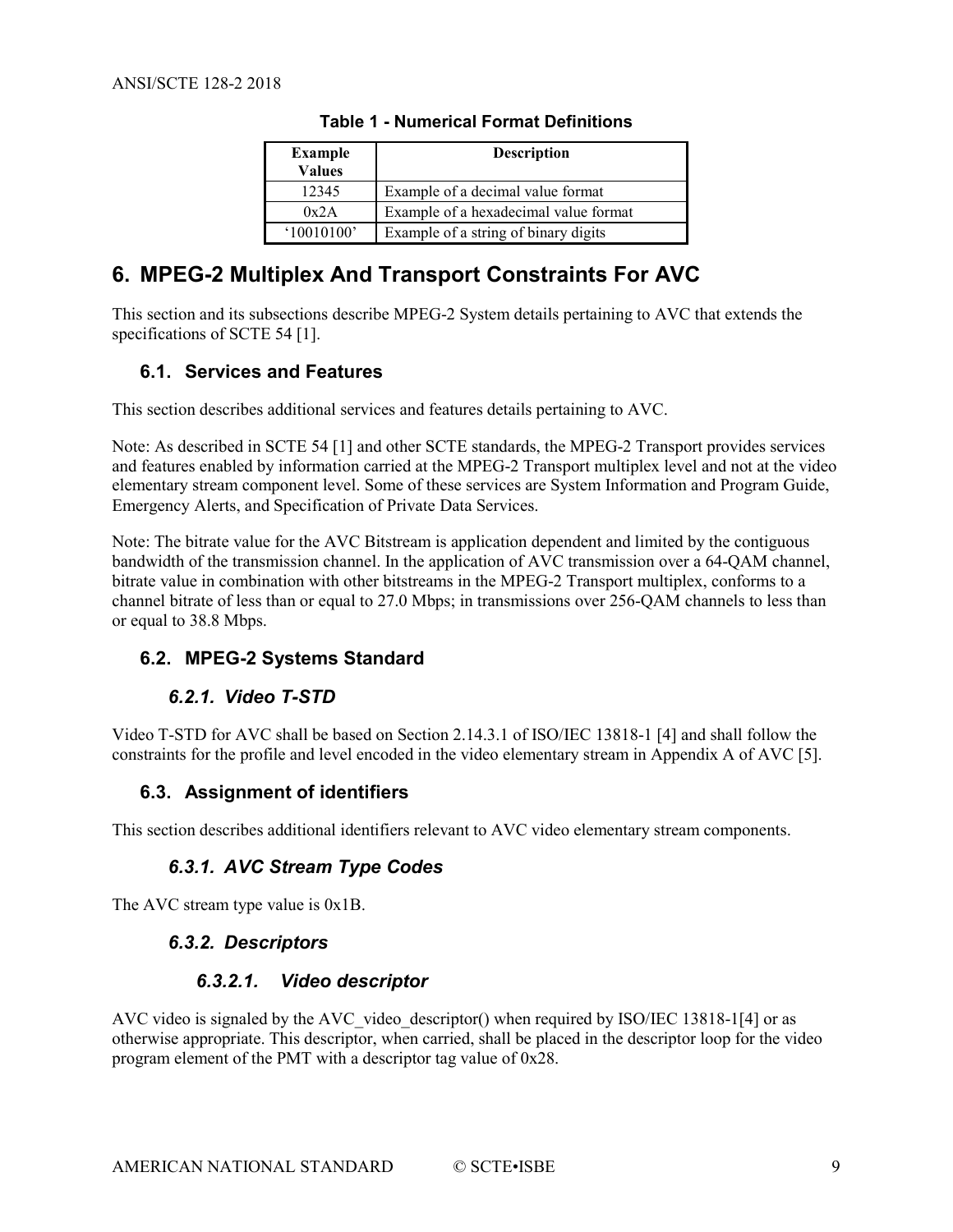Certain services may include video elementary streams that contain one or more AVC still pictures that conform to the still picture model of ISO/IEC 13818-1 [\[4\].](#page-4-9) Any elementary stream containing still pictures shall include a AVC video descriptor() with AVC still present flag set to "1" in accordance with section 2.6.64 of 13818-[1\[4\].](#page-4-9) Constraints for transmitting  $\overrightarrow{AVC}$  still pictures are defined in section 9.0 of this document.

#### *6.3.2.2. Caption service descriptor*

When caption services are delivered within the AVC video elementary stream (as specified in Section 8.0 of SCTE 128 Part 1), the caption service descriptor(), as defined in Sec. 6.9.2 of ATSC  $A/65$  [\[3\],](#page-4-10) shall be present as described in SCTE 54 [\[1\]](#page-4-8) section 5.8.3.6.

#### *6.3.2.3. SCTE Adaptation field data descriptor*

When private data bytes of the adaptation field of the TS packets are in use, with tag, length, and data structures as defined in Section 6.4.3, the SCTE\_adaptation\_field\_data\_descriptor shall be placed in the descriptor loop for the video program element of the PMT. In the absence of such adaptation field private data, the descriptor shall not be included in the corresponding ES info loop of the PMT. The presence of the SCTE\_adaptation\_field\_descriptor() shall mean that private\_data\_byte(s) carried in adaptation field data in this stream are in tag-length-data format, where the tag values are as defined in SCTE standards. The absence of this descriptor does not preclude private data in the adaptation header that could conform to MPEG or other standards. The SCTE adaptation field data descriptor shall be formatted per [Table 2.](#page-9-2)

<span id="page-9-2"></span>

| <b>Syntax</b>                            | <b>Number of bits</b> | <b>Identifier</b> |
|------------------------------------------|-----------------------|-------------------|
| SCTE adaptation field data descriptor(){ |                       |                   |
| descriptor tag                           |                       | uimsbf            |
| descriptor length                        |                       | uimsbf            |
|                                          |                       |                   |

Where:

descriptor tag: This value shall be set to  $0x97$ 

descriptor length: This value is 0x00

Note: This descriptor varies from the signaling mechanism used by DVB [\[6\]](#page-4-11) to indicate the presence of AU\_Information. The descriptor establishes announcement for general and consistent syntax and semantics for the private data of the TS packet's adaptation field.

#### <span id="page-9-0"></span>**6.4. AVC Program Constraints**

<span id="page-9-1"></span>MPEG-2 Programs shall be constrained to carry at most one AVC video elementary stream component with a stream type value of 0x1B.

#### *6.4.1. SCTE Random Access Point (SRAP) Access Unit Composition*

An SCTE random access point (SRAP) access unit, or SRAP, demarcates a location within an AVC Bitstream where an AVC Receiver is able to begin decoding video. The spacing of successive random access points is an important contributor to channel change time, but is not the only factor contributing to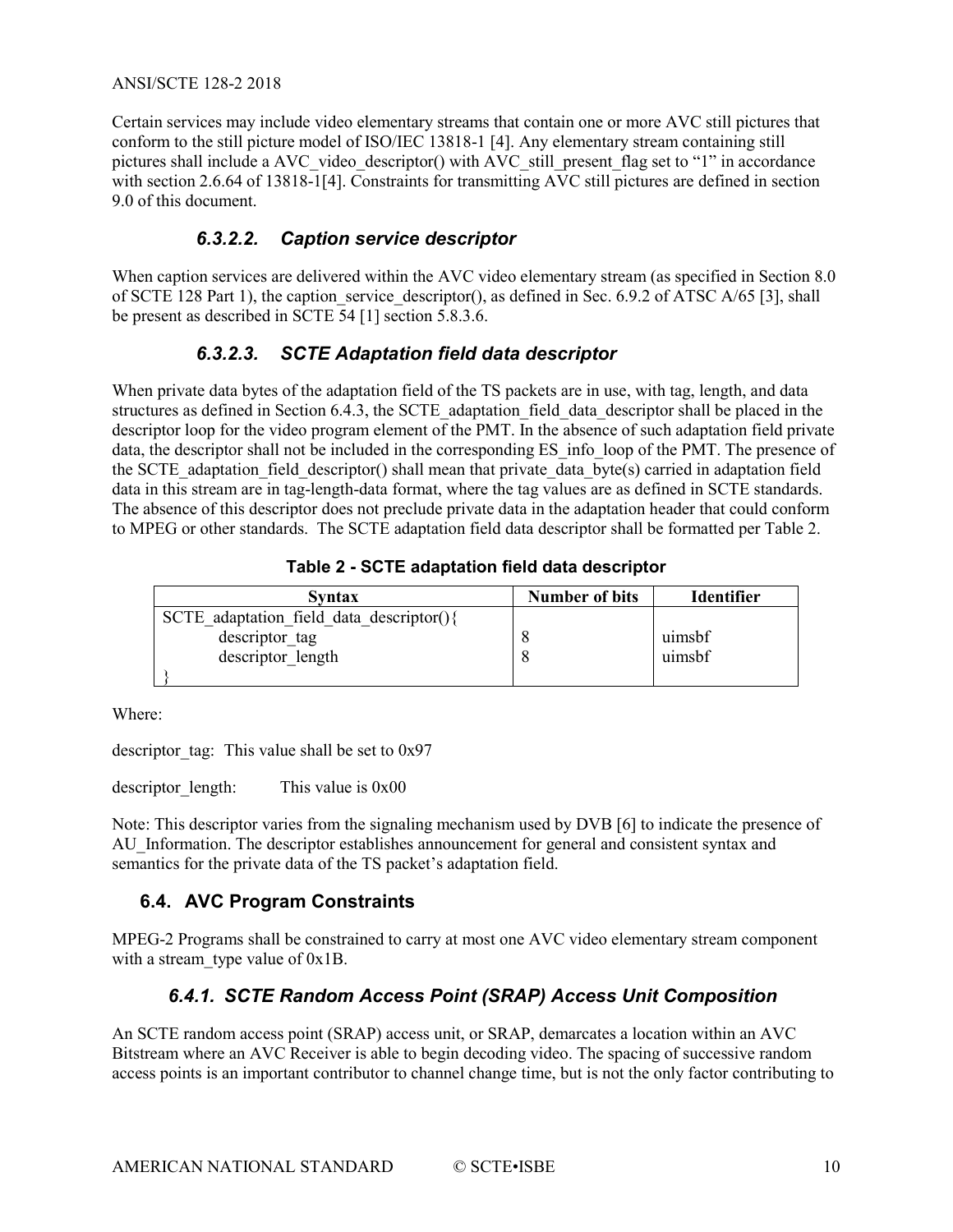channel change time. Other factors that contribute to channel change time include physical device tuning constraints, RF tuning, or conditional access operations.

An SRAP access unit is an AVC access unit shown pictorially i[n Figure 1.](#page-10-1) An SRAP access unit shall include exactly one sequence parameter set (SPS) (that is active) with VUI and the Picture Parameter Set (PPS) that is required for decoding the associated picture. The SPS shall precede any SEI NAL units that may be present in an SRAP access unit.



**Figure 1 - NAL Unit Order for a Typical SRAP Access Unit**

<span id="page-10-1"></span><span id="page-10-0"></span>The picture encoded within the SRAP access unit, the SRAP Picture, shall be either an I- or IDR-picture. In broadcast applications, this picture is typically a reference picture.

#### *6.4.2. SRAP Transport Constraints*

An SRAP shall meet the following transport constraints.

#### *6.4.2.1. TS Packet Header and Adaptation Field Constraints*

A TS packet containing the PES packet header of an SRAP shall have an adaptation field. The payload unit start indicator bit shall be set to '1' in the TS packet header and the adaptation field control bits shall be set to '11'(as per ISO/IEC 13818-1 [\[4\]\)](#page-4-9). In addition, the random access indicator bit in the Adaptation field of the TS packet that contains the PES packet header of the SRAP shall be set to '1' and follow the constraints as specified in ISO/IEC 13818-1 [\[4\]](#page-4-9) in Subclause 2.4.3.5.

Per ISO/IEC 13818-1 [\[4\],](#page-4-9) the elementary stream priority indicator bit shall be set to '1' in the adaptation field of a TS packet containing the first slice start code of the SRAP Picture (which is an I or IDR picture with slice type = 2 or slice type = 7).

Both the random access indicator and elementary stream priority indicator bits shall be set to '1' in the adaptation field of a TS packet containing the PES packet header of an SRAP if this TS packet also contains the first slice start code of the SRAP Picture. Otherwise, a TS packet with the elementary stream priority indicator bit set to '1' shall immediately follow the TS packet with the random access indicator bit set to '1'.

Note 1: Setting of both a random\_access\_indicator and elementary\_stream\_priority\_indicator bits for the access unit signifies an SRAP access unit.

Note 2: Multiple PPSs may be present in an SRAP access unit. The number of PPSs that may be present in an SRAP access unit is constrained by TS packet restrictions above (requiring both RAI and ESPI bits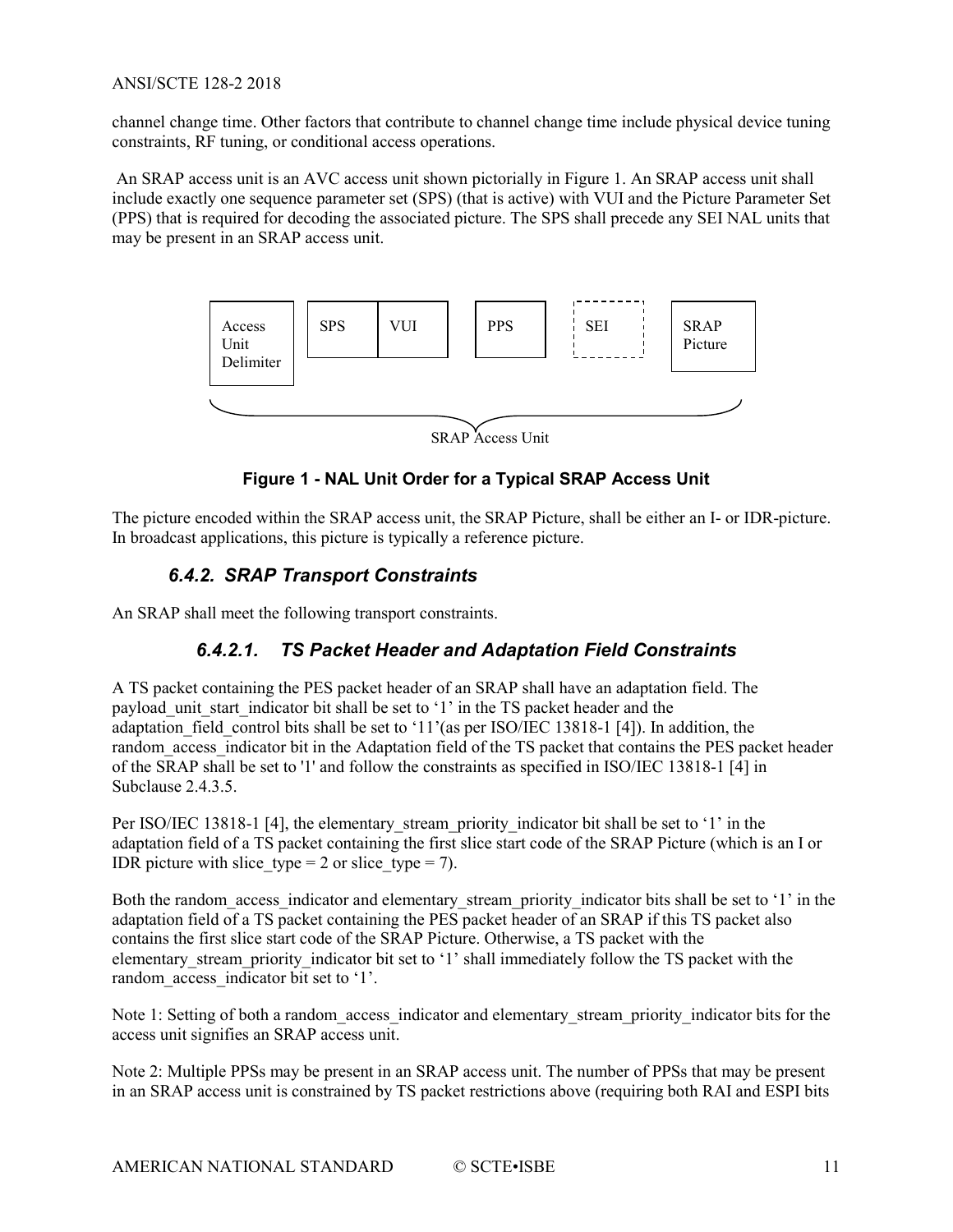set in either the same TS packet or of successive TS packets). According to AVC [\[4\],](#page-4-9) this requires all the bytes between the access unit delimiter NAL Unit and the start of the first slice of the SRAP Picture to be part of the payload of either the same TS packet or two successive TS packets.

#### *6.4.2.2. SRAP Picture Decoding Time Stamp and SRAP Picture Presentation Time Stamp Constraints*

The AVC Bitstream shall contain necessary elements such that all pictures with PTS greater than or equal to DTSSRAP + 0.5 seconds (where DTSSRAP represents the decoding time stamp of an SRAP Picture) are fully reconstructable and displayable when decoding starts at the SRAP picture.

Note 1: This implies that any picture that has a  $PTS \geq [DTSSRAP + 0.5$  seconds] cannot be predicted directly or indirectly from reference pictures that were transmitted prior to the SRAP (i.e., with a lower value of DTS than DTSSRAP). This also implies that any picture that was transmitted prior to the SRAP as well as any partially reconstructed pictures in the time interval [DTSSRAP, DTSSRAP + 0.5 seconds], cannot have a PTS that is greater than or equal to  $[DTSSRAP + 0.5$  seconds].

The time difference between the receipt of an SRAP (actual value of PCR if present in the transport packet or computed value of PCR for the transport packet containing SRAP) and the DTS/PTS of its SRAP Picture is another key component in determining channel change time. The time difference between the receipt of an SRAP and the DTS of its SRAP Picture is also known as the initial video buffering delay of the AVC Bitstream in the CPB. Like in MPEG-2 video, the maximum possible initial video buffering delay is determined by the size of the CPB divided by the AVC Bitstream's actual bitrate. The initial video buffering delay shall be limited to 3 seconds or less. For applications requiring fast channel change or small initial delay after random access, the initial video buffering delay should be limited to one second or less.

Note 2: The maximum delay of data through the T-STD is 10 seconds for AVC while it was 1 second for MPEG-2 video, and the ratio of CPB buffer size to maximum bitrate is also higher for AVC. In order to improve the channel change time or reduce the initial delay after random access for AVC, transmission systems should use a reasonable data delay without compromising the coding efficiency.

For broadcast applications where fast channel change is important, the PTSSRAP (where PTSSRAP represents the presentation time stamp of an SRAP Picture) should be less than or equal to DTSSRAP +0.5 seconds. This constraint bounds the time between decoding and presentation of an SRAP picture

#### *6.4.2.3. Constraints on Decoding Time Stamps*

For applications where fast channel change or random access is important, the maximum time interval between the decoding time stamp of successive SRAP Pictures shall be less than or equal to 1 second for integer frame rates, with appropriate adjustment (less than two pictures) for (1) non-integer frame rates and (2) small variabilities associated with scene change detection during encoding.

Note: The frequency at which SRAP access units are inserted into an AVC Bitstream is one of the key components in determining the channel change time and may simplify splicing and trick mode operations. If the interval between the Decoding Time Stamps of two successive SRAP Pictures is too small, such as 0.2 seconds, compression efficiency might be lowered significantly. On the other hand, if the interval between the Decoding Time Stamps of two successive SRAP Pictures is too large (such as 5 seconds), the time to effect a channel change or the initial delay after random access may be longer.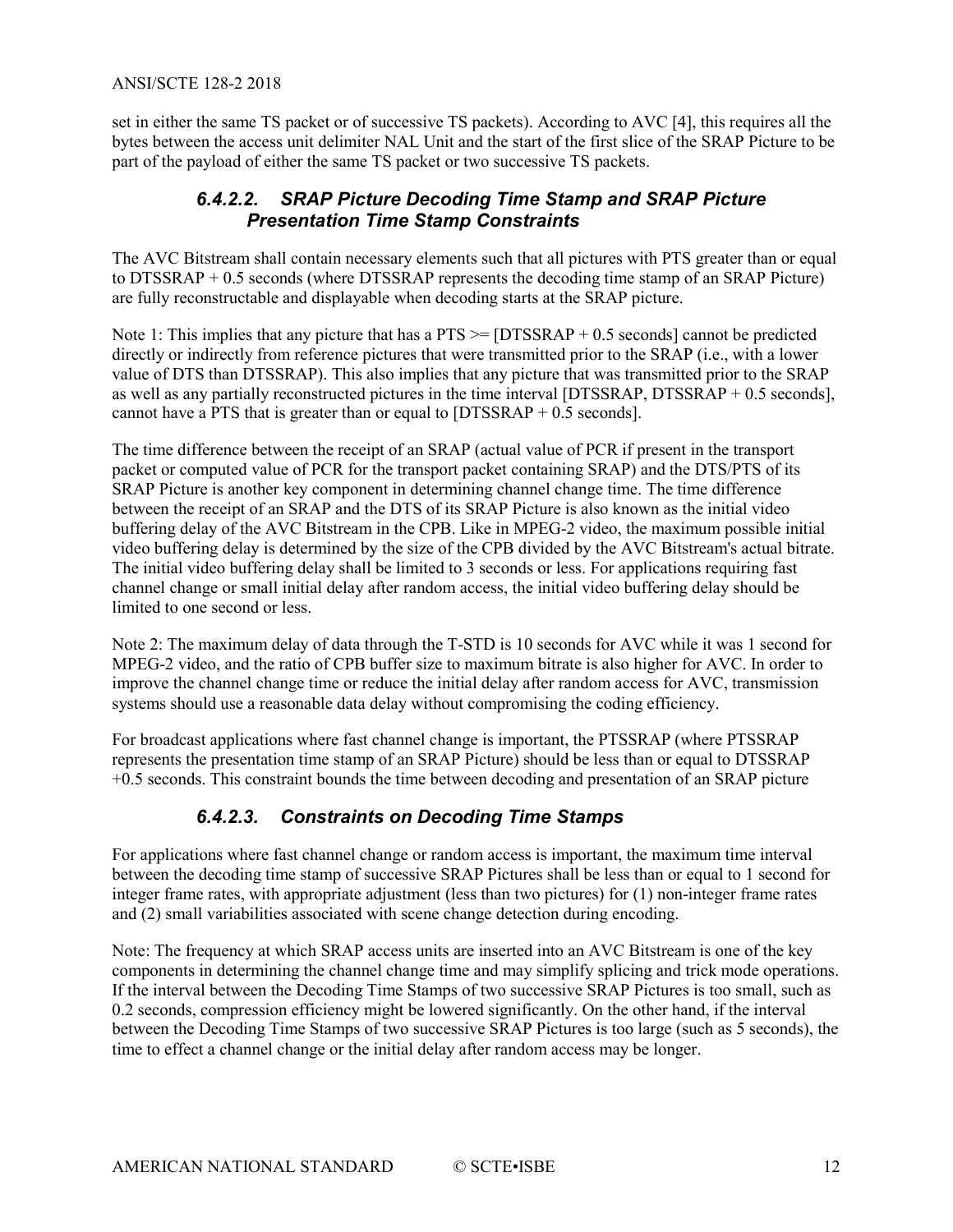#### *6.4.3. Adaptation Field Private Data*

<span id="page-12-0"></span>ISO/IEC 13818-1 [\[4\]](#page-4-9) requires that the presence of an adaptation field be indicated by means of the adaptation field control, i.e. a 2-bit field in the header of the TS packet. The presence of private data bytes is signaled by means of the transport private data flag coded at the beginning of the adaptation field.

<span id="page-12-1"></span>When an adaptation field contains private data, the private data byte field shall contain the construct tag, length, data per [Table 3.](#page-12-1)

| <b>Syntax</b>       | <b>No. of Bits Format</b> |       |
|---------------------|---------------------------|-------|
| private data byte { |                           |       |
| for $i=0$ to $n \{$ |                           |       |
| tag                 | 8                         | bslbf |
| length              | 8                         | bslbf |
| If $(tag = 0xDF)$   |                           |       |
| format identifier   | 32                        | bslbf |
| data()              | var                       |       |
|                     |                           |       |
|                     |                           |       |

**Table 3 - private\_data\_byte**

<span id="page-12-2"></span>tag: tag shall take a value from [Table 4:](#page-12-2) Tag Values

| <b>Tag Values</b> | <b>Description</b>                                                                                                                                  |
|-------------------|-----------------------------------------------------------------------------------------------------------------------------------------------------|
| 0x00              | Forbidden                                                                                                                                           |
| 0x01              | Used by DVB                                                                                                                                         |
| 0x02              | AU Information (deprecated; see Section<br>6.4.3.1                                                                                                  |
| 0x03              | PVR assist information (see Section 6.4.3.1)                                                                                                        |
| $0x04-0xDE$       | Reserved for future standardized use. See<br>ATSC Code Points Registry in addition to this<br>standard.                                             |
| 0xDF              | Registered Private Data                                                                                                                             |
| $0xE0-0xFE$       | User Private (unmanaged, therefore collisions<br>between different users or applications may<br>occur, except perhaps in totally closed<br>systems) |
| OxFF              | Reserved for future extensions                                                                                                                      |

**Table 4 - Tag Values**

Note: The syntax and semantics for the tag value associated with AU Information (tag value  $0x02$ ) and PVR assist information (tag value 0x03) can be found in Appendix A. This standard places no constraint on the definition of new tag values that conform to the structure defined herein. The syntax and semantics for other tag values, when defined, may be found in other SCTE or other standards.

Tag value 0xDF is registered private data, managed by the format\_identifier field.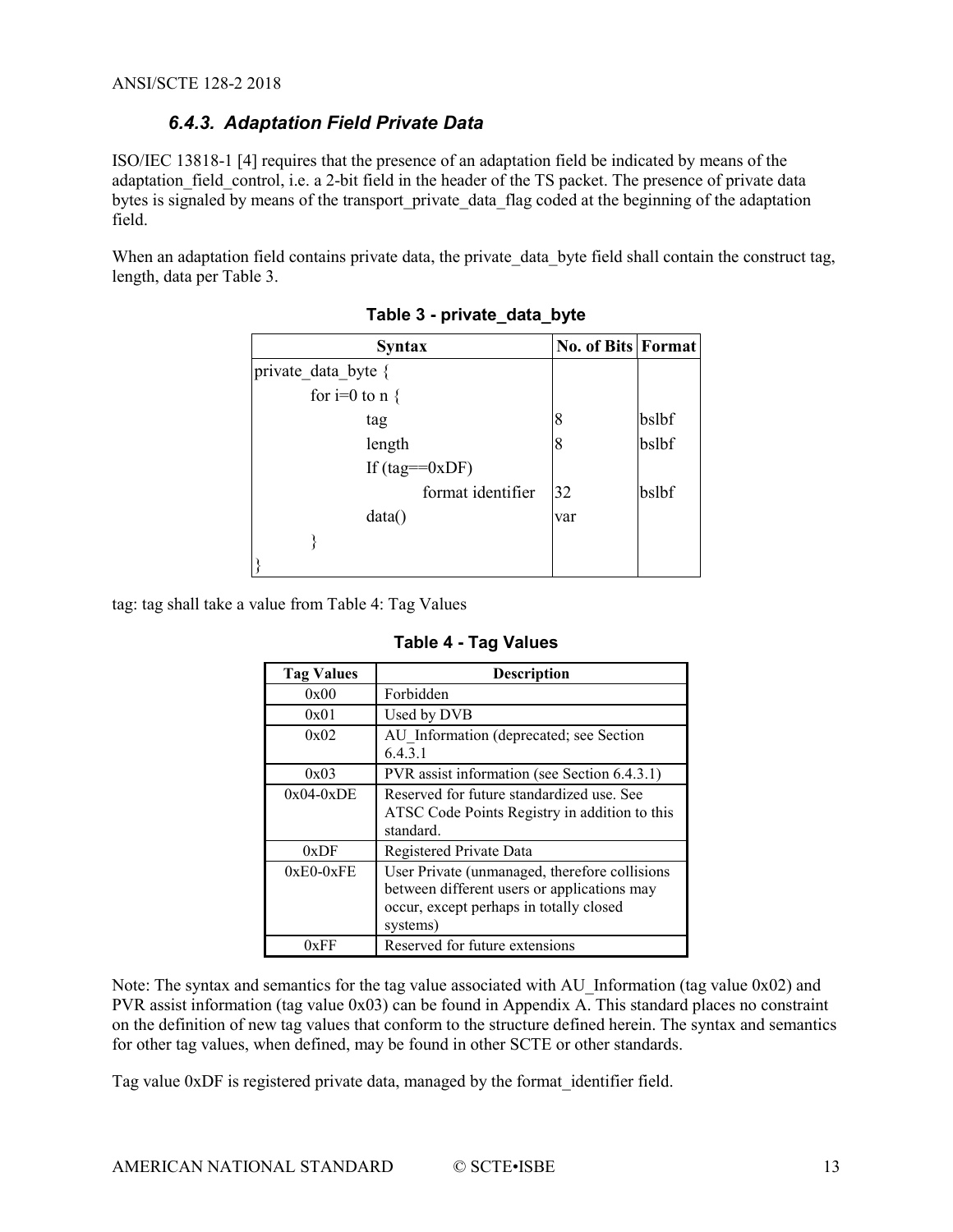length: this field is the number of bytes following this length field

format identifier: this field shall be as defined by ISO/IEC 13818-1, Section 2.6.9, Section 2.10, and Annex O. Only registered values are permitted.

data: one or more bytes corresponding to the tag value

Even though multiple collections of tag, length, data may be contained in consecutive TS packets, each collection of tag, length, data shall be contained within one TS packet only

The total number of private data bytes is specified by means of the transport private data length, an 8-bit field that is directly followed by the private data bytes. The private data bytes may be composed of one or more data fields. This syntax does not allow gaps between two data fields.

#### *6.4.3.1. Optional Transport Adaptation Layer Information*

Tag value 0x02 or 0x03 may be used to support applications where additional information is placed in the adaptation field of TS packets as described in Appendix A. PVR applications should use tag value 0x03. Use of tag value  $0x02$  is deprecated. Tag values  $0x02$  and  $0x03$  shall not both be carried in the same program. This information is optional; however when it is present, it shall follow the constraints specified in Appendix A.

#### <span id="page-13-0"></span>**6.5. PES constraints**

Each PES packet shall contain only one AVC access unit start, as defined in Sections 2.1.3 and 2.14.1 of 13818-[1\[4\].](#page-4-9) The AVC access unit start shall occur in the same TS packet as the PES packet header, unless to do so would require bit stuffing. In this case the AVC access unit start shall occur in the next TS packet of the bitstream with the same PID. Each PES packet header shall contain a PTS and DTS if DTS differs from the PTS. PES packetization shall comply to ISO/IEC 13818-1 even under system time base or continuity counter discontinuities signaled by setting discontinuity indicator to '1' in the adaptation header.

Note: Per 13818-1, the payload unit start indicator bit is set to '1' in the TS packet header of a TS packet containing a PES packet header. The payload of this TS packet will commence with the first byte of the PES packet.

#### <span id="page-13-2"></span><span id="page-13-1"></span>**7. AVC Video Constraints**

#### **7.1. Possible video inputs**

<span id="page-13-3"></span>This topic is specified in SCTE 128 Part 1.

#### **7.2. Source coding specification**

<span id="page-13-4"></span>This topic is specified in SCTE 128 Part 1.

#### *7.2.1. Constraints with respect to AVC*

This topic is specified in SCTE 128 Part 1.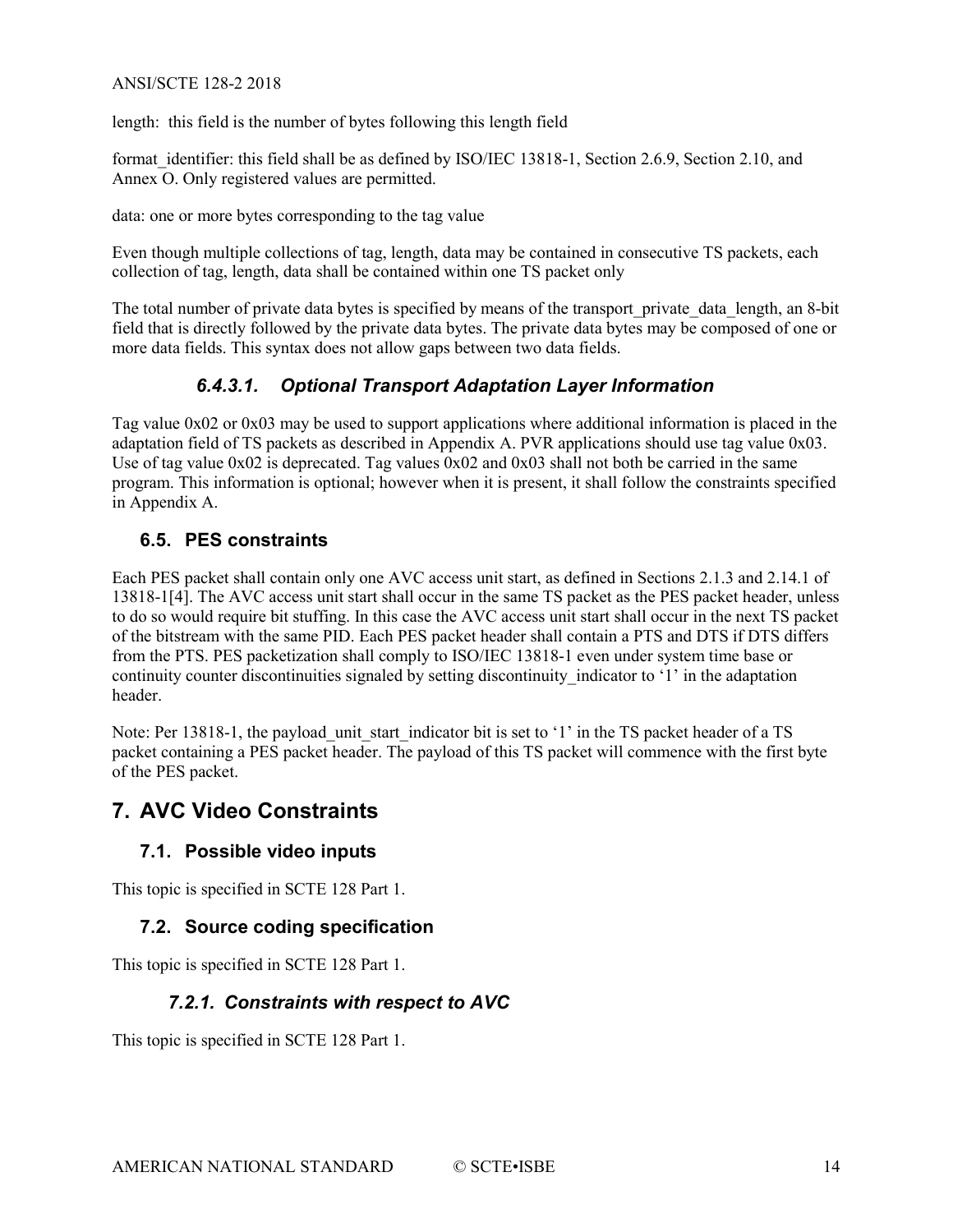#### *7.2.1.1. Sequence Parameter Set (SPS) constraints*

This topic is specified in SCTE 128 Part 1.

#### *7.2.1.2. Video Usability Information (VUI) Constraints*

This topic is specified in SCTE 128 Part 1.

#### *7.2.1.3. Picture Parameter Constraints and Level Limits*

This topic is specified in SCTE 128 Part 1.

#### *7.2.1.4. Supplemental Enhancement Information (SEI) Constraints*

This topic is specified in SCTE 128 Part 1.

#### *7.2.1.5. Compression format constraints*

This topic is specified in SCTE 128 Part 1.

#### *7.2.1.6. Low Delay Mode*

This topic is specified in SCTE 128 Part 1.

#### *7.2.1.7. Program Splicing Constraint*

<span id="page-14-0"></span>This topic is specified in SCTE 128 Part 1.

#### **8. Carriage Of Captioning, AFD, And Bar Data**

<span id="page-14-1"></span>This topic is specified in SCTE 128 Part 1.

#### **8.1. Encoding and transport of caption, active format description (AFD) and bar data**

<span id="page-14-2"></span>This topic is specified in SCTE 128 Part 1.

#### *8.1.1. Caption, AFD and Bar Data Syntax*

<span id="page-14-3"></span>This topic is specified in SCTE 128 Part1

#### *8.1.2. Caption, AFD and Bar Data Semantics*

<span id="page-14-4"></span>This topic is specified in SCTE 128 Part .

#### **8.2. ATSC1\_data() Syntax**

<span id="page-14-5"></span>This topic is specified in SCTE 128 Part 1.

#### *8.2.1. ATSC1\_data() Semantics*

This topic is specified in SCTE 128 Part 1.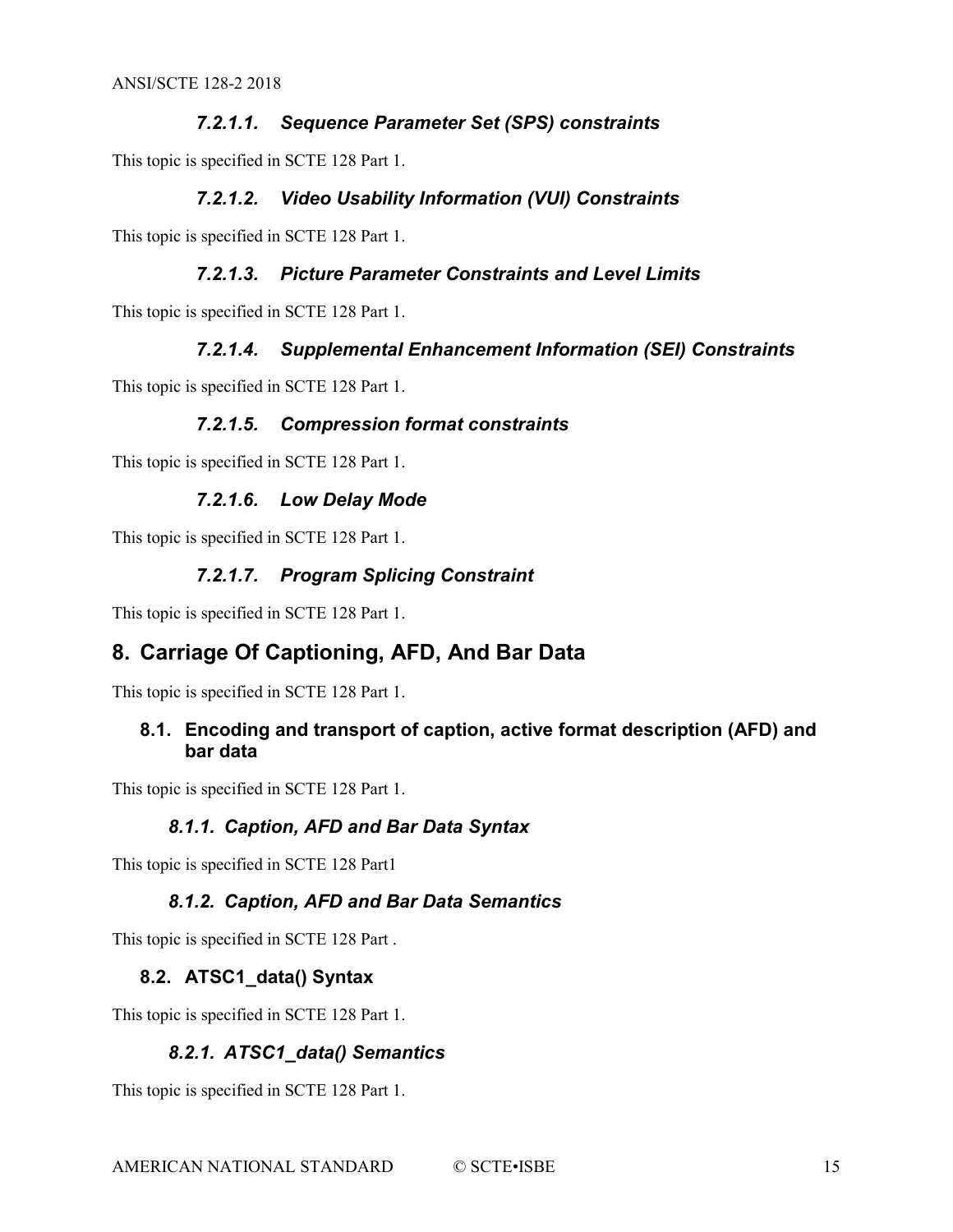#### *8.2.2. Encoding and Transport of Caption Data*

<span id="page-15-1"></span><span id="page-15-0"></span>This topic is specified in SCTE 128 Part 1.

#### *8.2.3. Encoding and transport of bar data*

This topic is specified in SCTE 128 Part 1.

#### *8.2.3.1. Recommended Receiver Response to Bar Data*

<span id="page-15-2"></span>This topic is specified in SCTE 128 Part 1.

#### *8.2.4. Encoding and transport of active format description data*

<span id="page-15-3"></span>This topic is specified in SCTE 128 Part 1.

#### *8.2.5. AFD Syntax*

<span id="page-15-4"></span>This topic is specified in SCTE 128 Part 1.

#### *8.2.6. AFD Semantics*

<span id="page-15-5"></span>This topic is specified in SCTE 128 Part 1.

#### *8.2.7. Recommended Receiver Response to AFD*

<span id="page-15-6"></span>This topic is specified in SCTE 128 Part 1.

#### *8.2.8. Relationship Between Bar Data and AFD (Informative)*

<span id="page-15-7"></span>This topic is specified in SCTE 128 Part 1.

#### **9. Support For AVC Still Pictures**

AVC still pictures may be used in the transport multiplex and when used shall comply with the following transport constraints. Picture coding constraints for AVC still pictures are found in SCTE 128 Part 1 Section 9.0.

- A PES packet shall contain one and only one complete access unit with a still picture, which shall be aligned to the PES packet header. The PES packet header shall contain a coded PTS value.
- The PMT for this program element shall include the AVC video descriptor with the AVC still present flag set to '1'.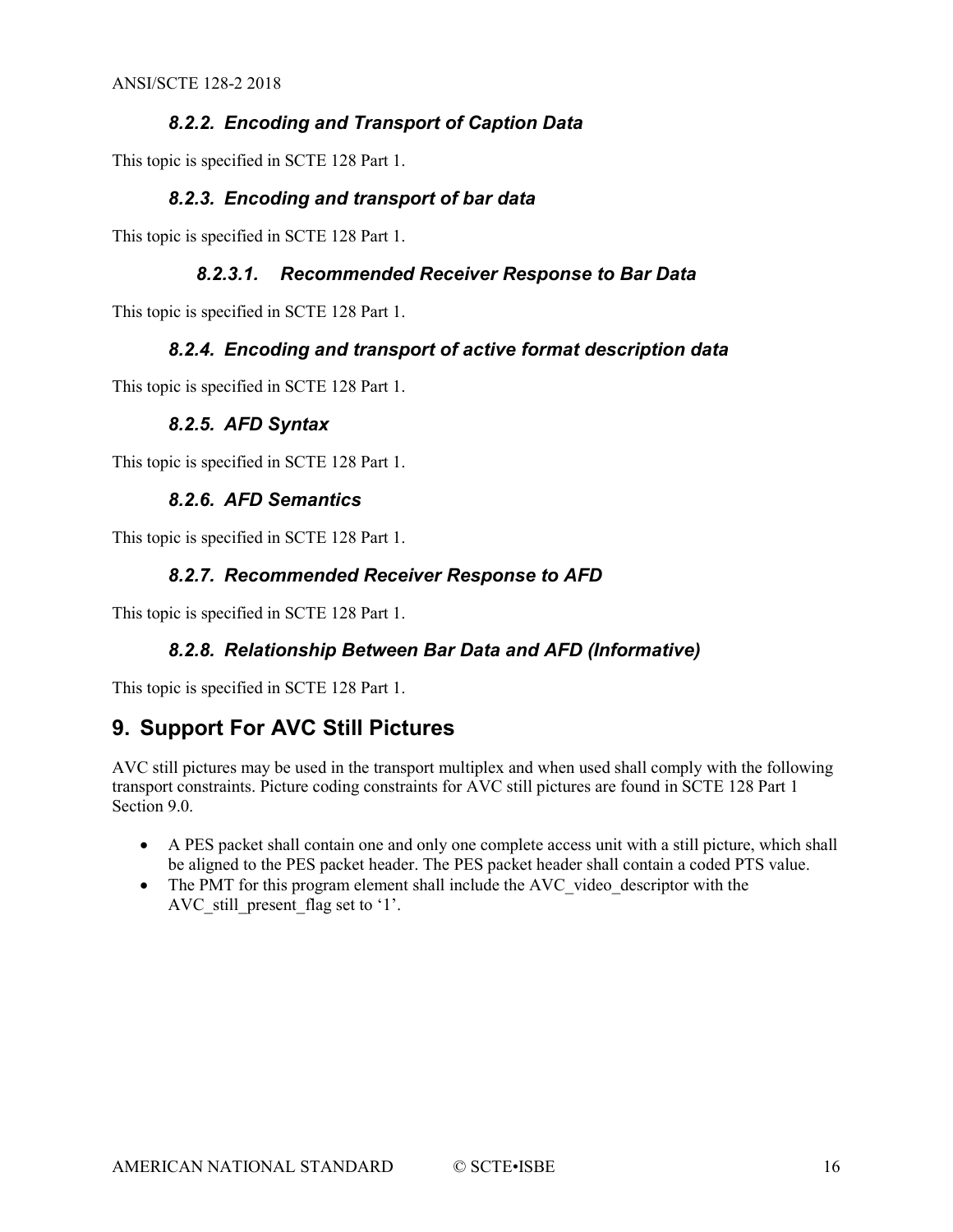# <span id="page-16-0"></span>**APPENDIX A Use of Adaptation Field Private Data (Deprecated)**

## <span id="page-16-1"></span>**1. Introduction**

This Appendix describes optional information based on ETSI TS 101 154 Annex [D\[6\],](#page-4-11) which information, if present, shall meet the constraints herein.

The optional information may be used by applications such as PVR and nPVR and if present shall be carried in the private data section within the adaptation field of a TS packet. A descriptor format is used to allow future extensions and additions to the information carried, and to allow other information to be carried in the adaptation field's private data. The descriptor and constraints for carriage of this data are defined in section 6.4.3 of this specification.

This information when present, shall be in the TS packet that contains the start of each access unit of an AVC [5] video stream.

## <span id="page-16-2"></span>**2. PVR assist information in Adaptation Field Private Data**

#### <span id="page-16-3"></span>**2.1. Introduction**

PVR assist information may be carried in the adaptation private data field to aid applications that perform trick play operations. Examples of such applications include local storage based Personal Video Recorders (dPVR), network PVR (nPVR) and Video On Demand (VOD). These applications are collectively referred to in this document as PVR applications. The PVR assist information signals picture dependencies that cannot easily be determined without otherwise making assumptions about those dependencies or deep inspection of the video elementary stream.

PVR applications typically fall into two categories, each with different requirements for generating trick play streams

- "Pull model", typically local storage based, where the bitrate of the trick play stream is constrained only by signaled level of the normal play stream. In addition the interface between the application and decoder may be such that the trick play stream is not required to meet normal play stream constraints. The details of such an interface are not described in this appendix.
- "Push model", typically network based where the storage and PVR application are discrete, and the trick play stream generated by the application is required to meet the requirements specified in the main body of this document. In addition network based PVRs may be operating in a managed network where the bitrate of the trick play stream may not exceed the maximum bitrate of the normal play stream.

The PVR assist information may be used in addition to the AU\_information described in Appendix A of the present document. The PVR assist information is based on the definitions in Annex D3.4 of ETSI TS 101 154 [\[6\].](#page-4-11)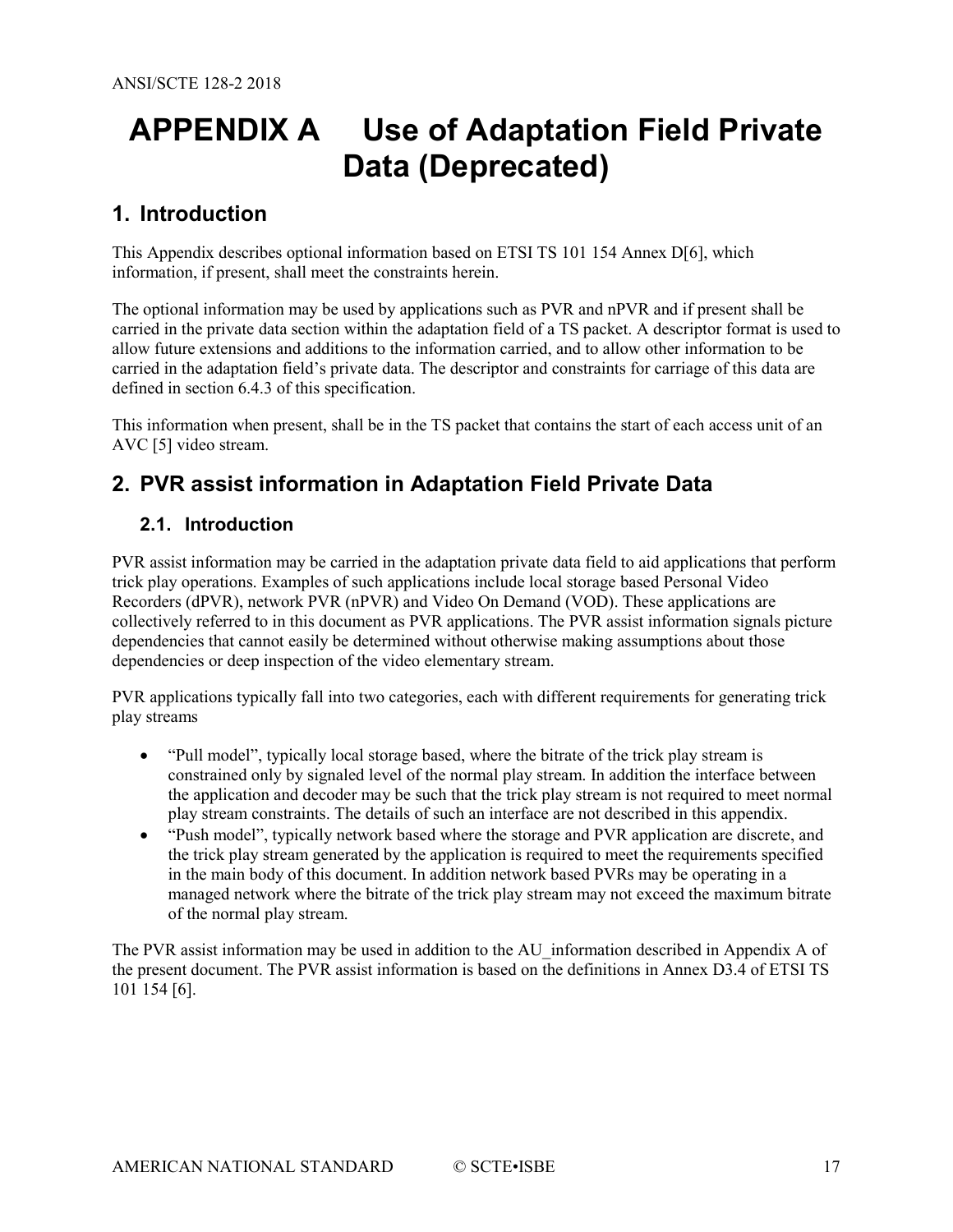PVR assist information consists of two features

- 1. Constraints on SGOP length to ensure acceptable interactive response.
- 2. A Tier Framework that signals picture interdependencies enabling a PVR to quickly determine which pictures can be safely extracted or removed/replaced when performing trick play operations.

ETSI TS 101 154 [\[6\]](#page-4-11) also defines a Substream Framework that identifies subsets of pictures that can be used to build trick mode streams at designated speeds, e.g. 2x or 4x. Since these streams are allowed to exceed the play bit rate up to the limits imposed by the AVC level, they may not be directly applicable to push model applications such as network PVR.

It is recommended that the PVR assist information associated with cumulative frames and MMCO use is recommended to be carried only on SRAP pictures.

The tier framework assigns each picture to a dependency tier in the range 1 to 7, such that any picture with a particular tier number does not depend directly or indirectly on any picture with a higher tier number. If tier 'n' pictures are extracted to generate a trick mode stream, then all pictures with a tier number less than 'n' would also be extracted. Conversely if tier 'n' pictures are being removed or replaced, then all pictures with a tier number greater than 'n' would also be removed or replaced. Tier 6 and 7 pictures may be removed independently of other pictures in the same tier.

Examples of tier framework usage may be found in Annex D.3.3.3 of [\[6\]](#page-4-11)

In addition, PVR assist information that applies to the entire SGOP may be carried, typically associated with SRAP pictures.

#### <span id="page-17-0"></span>**2.2. Requirements**

The PVR assist information, if present, shall be carried in the private data section within the adaptation field of a TS packet. Section 6.4.3 of this document describes how PVR assist information and, optionally, other information may be carried in the adaptation field's private data.

All the information provided in the PVR assist information should be considered "helper" information rather than definitive information. Thus, if there are any conflicts between the PVR assist information and the actual stream, then the information in the stream shall take precedence over the information in this descriptor. However, such a conflict should be considered an error condition and as such should not occur.

PVR assist information, when present, shall be carried with each access unit of an AVC [\[4\]](#page-4-9) video stream and shall include a correct value for 'PVR assist tier pic\_num' (tier number). PVR assist information is required by Section A.1 to be in the TS packet that contains the start of the associated access unit.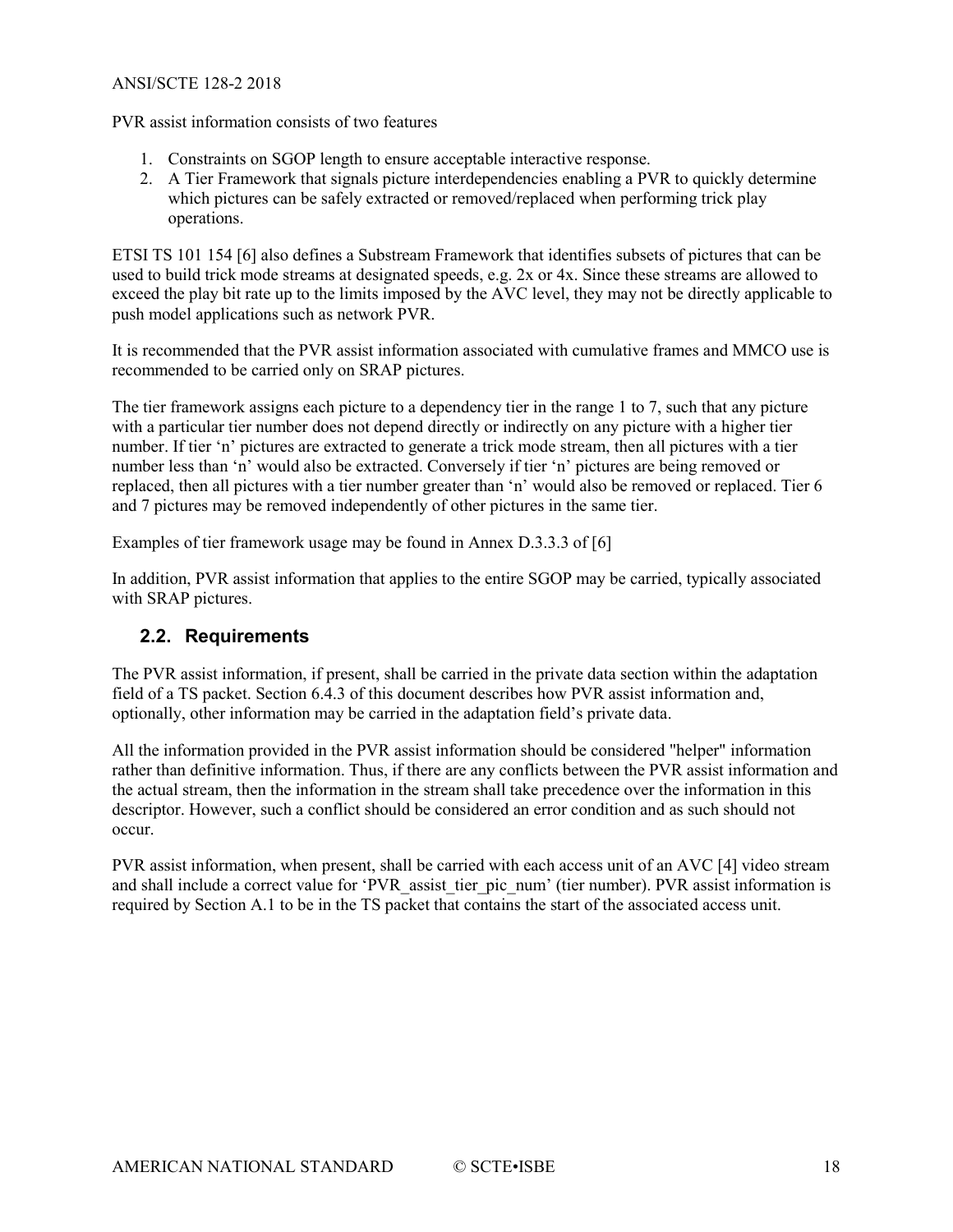The tier numbers shall be assigned according to the following rules:

- Tier 1 is assigned to the SRAP pictures. All tier 1 pictures are SRAPs and all SRAPs are assigned to tier 1. This represents the lowest level of extractability.
- Tiers 2 through 5 are pictures that may be used as reference pictures and are intended to be extracted for trick mode operations
- Tiers 6 and 7 are assigned to pictures that are may be discarded during trick mode operations, and which do not depend on other tier 6 or 7 pictures
- Tier 7 pictures shall have nal\_ref  $idc = 0$
- Tier 6 pictures may have any legal value of nal\_ref\_idc
- Pictures in tiers 1 through 5 shall not have nal\_ref\_idc = 0
- Field pictures that belong to the same frame shall have the same tier number
- A picture that depends upon an MMCO issued by another picture shall not have a tier number less than that of the issuing picture

When the PVR assist information is present, the maximum time interval between the decoding time stamps of successive SRAP Pictures shall meet the requirements specified in 6.4.2.3 for random access applications.

#### <span id="page-18-0"></span>**2.3. Syntax**

<span id="page-18-1"></span>When present, the PVR assist information shall be carried using the syntax defined in Annex D.3.6 of [\[6\].](#page-4-11)

#### **2.4. Semantics**

When present, the PVR assist information semantics shall be as defined in Annex D.3.6 of [\[6\]](#page-4-11) except as constrained herein.

data field tag - this field shall have the value  $0x03$  as described in Annex D.3.6 of [\[6\]](#page-4-11)

data field length - this field indicates the length of this descriptor excluding the "data field tag" and "data field length" fields. This field shall have a value greater than or equal to "0x01". A value of " $0x01$ " for this field indicates that the stream meets the SRAP interval requirements specified in A3.2 of this document, includes a correct value for 'PVR\_assist\_tier\_pic\_num' (tier number), conveys the 'PVR\_assist\_tier\_pic\_num' syntax element for each picture and sets all the following syntax elements to  $^{\circ}0$ 

- pvr\_assist\_block\_trick\_mode\_present\_flag
- pvr\_assist\_pic\_struct\_present\_flag
- pvr\_assist\_tier\_next\_pic\_in\_tier\_present\_flag
- pvr\_assist\_substream\_info\_present\_flag
- pvr\_assist\_extension\_present\_flag

The tier level values carried in 'PVR assist tier pic num' shall be assigned as described in Annex D3.3.3 of [\[6\].](#page-4-11)

Note that Annex D3.2 of [\[6\]](#page-4-11) specifies constraints on PES data alignment that are already required by the current specification (refer to section 6.5)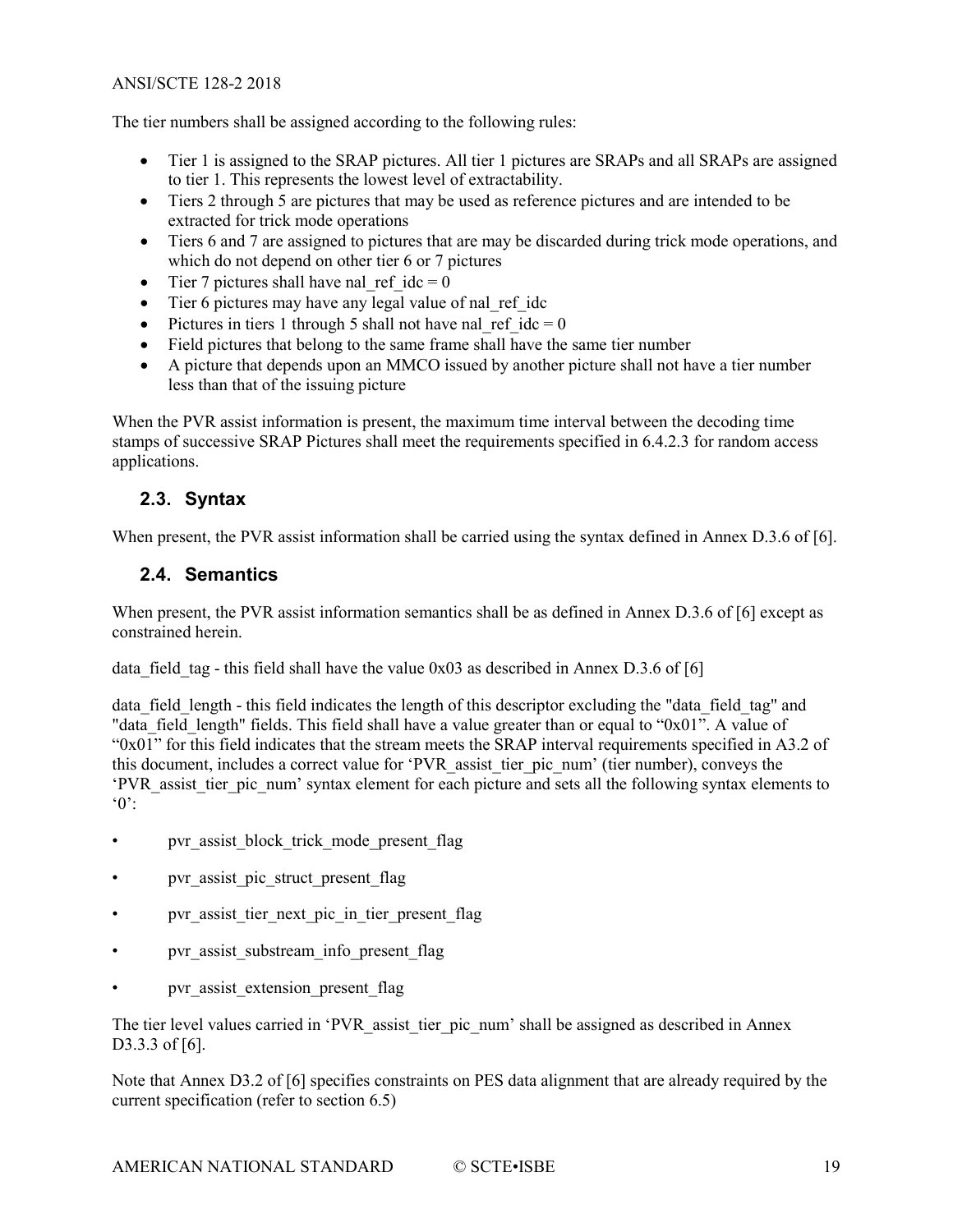A value of "data\_field\_length" greater than "0x01" indicates that optional PVR assist information fields defined in Annex D3 of [\[6\]](#page-4-11) are present. Use of these fields is not recommended, but if present values shall be assigned as described in Annexes D3.4.2, D3.4.3 and D3.4.4 of [6]. In addition network equipment may optionally remove this additional PVR assist information if present. If network equipment removes this optional information and changes the data field length to  $0x01$ , the resulting adaptation field shall conform to ISO/IEC 13818-1 [\[4\].](#page-4-9)

## <span id="page-19-0"></span>**3. AU Information**

Use of AU information is deprecated. Use of the PVR assist information (Section A.2) is preferred.

AU information is signified by the tag value 0x02.

The purpose of the AU\_information() is to convey information about that access unit that is of use to applications. All the information provided in AU\_information() should be considered "helper" information rather than definitive information. Thus, if there are any conflicts between  $AU$  information() and the actual stream, then the information in the stream shall take precedence over the information in this descriptor. However, such a conflict should be considered an error condition and as such should not occur. The AU information() when present, shall be in the TS packet that contains the start of each access unit of an AVC [5] video stream, except for the SRAP access unit, where it may be present either in the same TS packet or in the previous TS packet.

This specification applies only to the use of AU information in conjunction with AV[C \[5\]](#page-4-7) video streams. Any values or semantics defined in Annex D of [\[6\]t](#page-4-11)hat are specific to other video coding types are out of scope of this specification.

#### <span id="page-19-1"></span>**3.1. Syntax**

<span id="page-19-2"></span>The format of AU information() shall be as shown in [Table 21.](#page-19-2)

| <b>Syntax</b>                                | <b>No. of Bits</b> | <b>Mnemonic</b> |
|----------------------------------------------|--------------------|-----------------|
| AU information $() \{$                       |                    |                 |
| data field tag                               | 8                  | uimsbf          |
| data field length                            | 8                  | uimsbf          |
| if (data field length $>= 1$ ) {             |                    |                 |
| AU coding format                             | $\overline{4}$     | uimsbf          |
| AU coding type information                   | $\overline{4}$     | bslbf           |
|                                              |                    |                 |
| if (data field length $>= 2$ ) {             |                    |                 |
| AU ref pic idc                               | $\overline{2}$     | uimsbf          |
| AU pic struct                                | $\overline{2}$     | bsblf           |
| AU PTS present flag                          | 1                  | bslbf           |
| AU profile info present flag                 |                    | bslbf           |
| AU stream info present flag                  |                    | bslbf           |
| AU trick mode info present flag              |                    | bslbf           |
|                                              |                    |                 |
| if (AU PTS present flag $== '1'$ ) {         |                    |                 |
| AU PTS 32                                    | 32                 | uimsbf          |
|                                              |                    |                 |
| if (AU stream info present flag $== '1'$ ) { |                    |                 |

#### **Table 21 - AU\_information data field**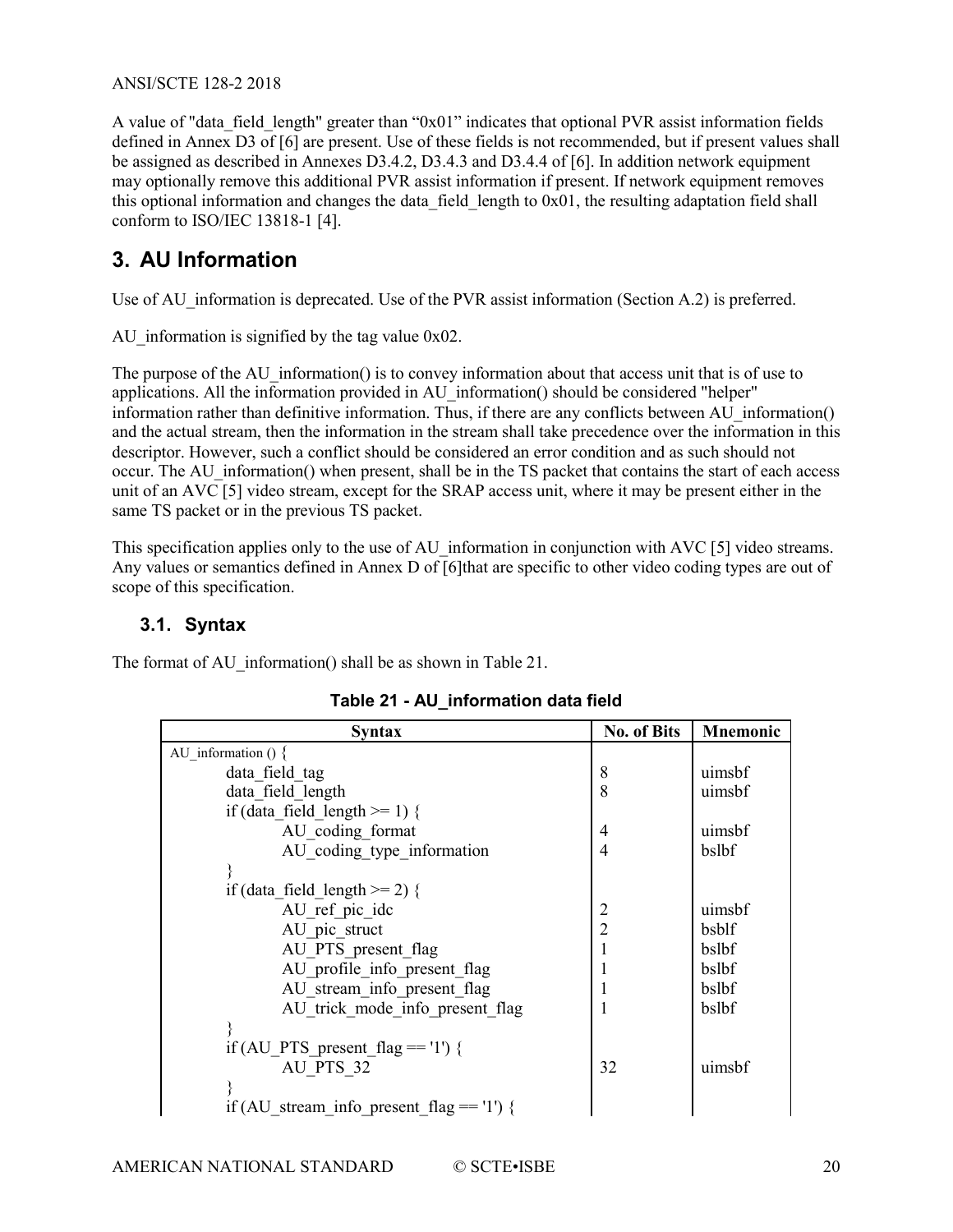| <b>Syntax</b>                                              | <b>No. of Bits</b> | <b>Mnemonic</b> |
|------------------------------------------------------------|--------------------|-----------------|
| reserved zero                                              | 4                  | '0000'          |
| AU frame rate code                                         | $\overline{4}$     | uismbf          |
| }                                                          |                    |                 |
| if (AU profile info present flag == '1') {                 |                    |                 |
| AU profile                                                 | 8                  | uismbf          |
| AU constraint set0 flag                                    | 1                  | bslbf           |
| AU constraint set1 flag                                    | 1                  | bslbf           |
| AU constraint set2 flag                                    | 1                  | bslbf           |
| AU AVC compatible flags                                    | 5                  | bslbf           |
| AU level                                                   | 8                  | uismbf          |
|                                                            |                    |                 |
| if (AU trick_mode_info_present_flag == '1') {              |                    |                 |
| AU_max_I_picture_size                                      | 12                 | uismbf          |
| AU nominal I period                                        | 8                  | uismbf          |
| AU max I period                                            | 8                  | uismbf          |
| Reserved zero                                              | $\overline{4}$     | '0000'          |
|                                                            |                    |                 |
| if ( <i>data parsed</i> < data field length) {             |                    |                 |
| AU_Pulldown_info_present_flag                              | 1                  | bslbf           |
| reserved zero                                              | 6                  | $^{\circ}00$    |
| AU flags extension 1                                       | $\mathbf{1}$       | bslbf           |
|                                                            |                    |                 |
| if (AU Pulldown info present flag $==$                     |                    |                 |
| $(1')\}$                                                   |                    |                 |
| reserved                                                   | 4                  | '000'           |
| AU Pulldown info                                           | $\overline{4}$     | bslbf           |
| ∤                                                          |                    |                 |
|                                                            |                    |                 |
| for(i=0; i <n; i++)="" td="" {<=""><td></td><td></td></n;> |                    |                 |
| AU reserved byte                                           | 8                  | bslbf           |
| }                                                          |                    |                 |
|                                                            |                    |                 |
|                                                            |                    |                 |

#### <span id="page-20-0"></span>**3.2. Semantics**

data field tag - this field shall have the value  $0x02$ .

data\_field\_length - this field is the number of descriptor bytes following this length field. The values 0 and  $\overline{1}$  may be used to signal short versions of the descriptor. The value 0 means that no fields after the data field length are sent. The value 1 means that only the fields AU coding format and AU\_coding\_type\_information are present.

AU\_coding\_format - This field shall signal the coding format used by the elementary stream carried by this TS packet. The values are as show in [Table 22.](#page-21-0) The value "Undefined" means that the coding type is not specified. If this field is not transmitted then the value "undefined" shall be inferred.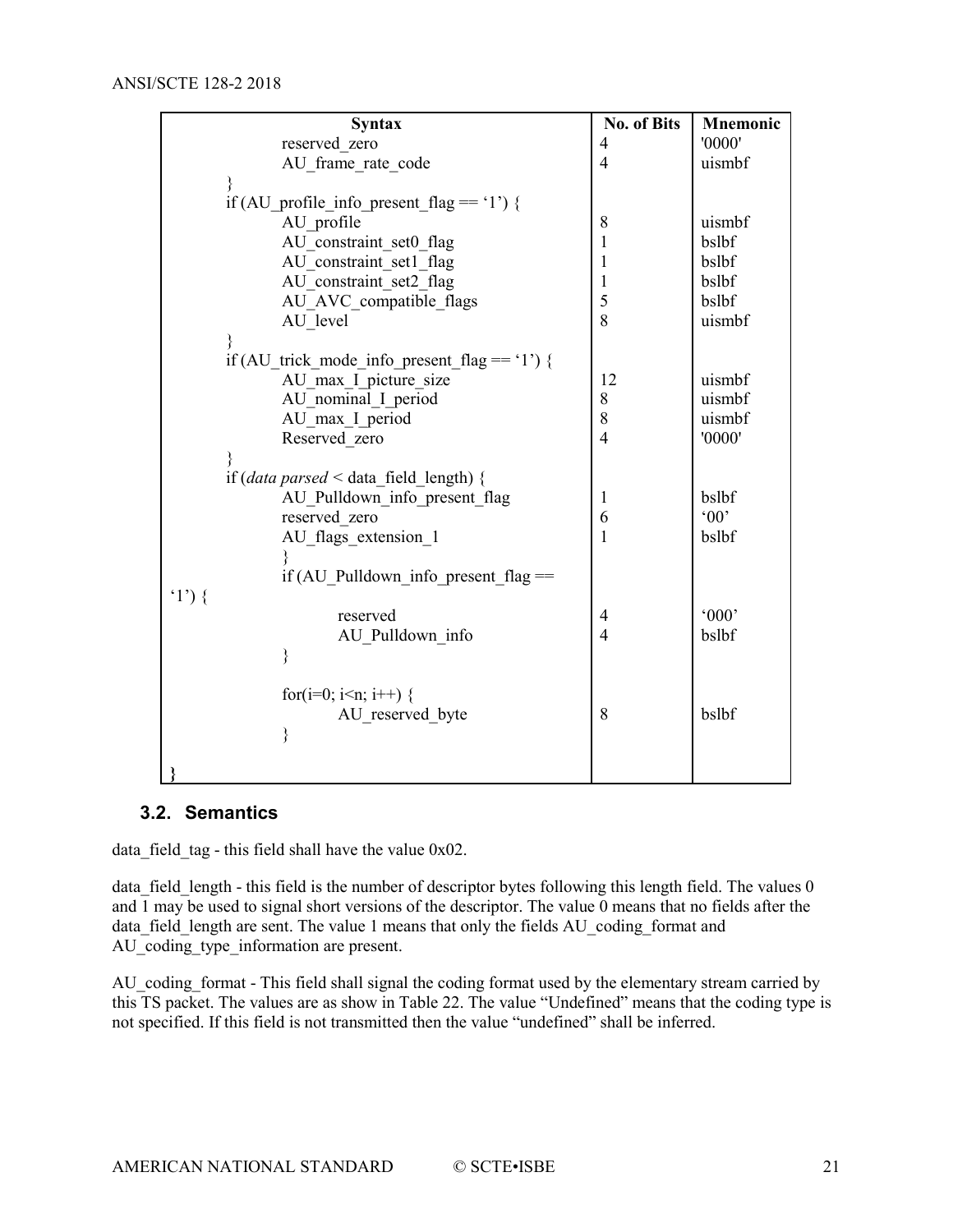<span id="page-21-0"></span>

| Value   | <b>Stream Type</b>                                      |
|---------|---------------------------------------------------------|
|         | Undefined                                               |
|         | Forbidden                                               |
|         | $\text{AVC}$ video stream as defined in $\text{AVC[5]}$ |
|         | Used by DVB                                             |
| - $0xF$ | reserved                                                |

**Table 22 - AU\_coding\_format values**

AU coding type information - indicates the elementary stream slice types that are present in the immediately following access unit. For AVC video [\[5\],](#page-4-7) this field shall be interpreted as a four bit field with the syntax shown i[n Table 23.](#page-21-1) If this field is not transmitted, then no information about the coding type may be inferred (i.e., any slice type may be present).

<span id="page-21-1"></span>The value '0' in this field means "undefined". This shall only be used where the value is to be supplied by a subsequent stage in delivery or processing.

| Syntax                    | <b>No. of Bits</b> | Mnemonic |
|---------------------------|--------------------|----------|
| AU IDR slice present flag |                    | bslbf    |
| AU I slice present flag   |                    | bslbf    |
| AU P slice present flag   |                    | bslbf    |
| AU B slice present flag   |                    | bslbf    |

**Table 23 - AU\_coding\_type\_information for AVC video**

AU ref pic idc - This field indicates if any part of the access unit is required in the reconstruction of other access units. The value '00' means that it is not used by other access units. In the case of AVC [\[5\],](#page-4-7) the value shall be the nal\_ref\_idc field in the NAL header used for the access unit. If this field is absent, then inferences shall not be made about whether or not the AU is used as a reference to other AUs.

AU pic struct - This field shall be set to '01' if the access unit is a top field picture, '10' if it is a bottom field. Otherwise, it shall be set to '00'. '11' value is reserved. If this field is absent, inferences shall not may be made about the picture structure (i.e., it may be any format).

Note: AU Pulldown info may provide additional information in this area.

AU PTS present flag - This field shall be set to '1' when the AU PTS 32 value is present in the descriptor, otherwise it shall be set to the value '0'. If this field is not present, the value '0' shall be inferred.

AU profile info present flag - This field shall be set to '1' when the AU profile idc and AU level idc values are present in the descriptor, otherwise it shall be set to the value '0'. If this field is not present, the value '0' shall be inferred.

AU stream info present flag - This field shall be set to '1' when the AU\_frame\_rate\_code value is present in the descriptor, otherwise it shall be set to the value '0'. If this field is not present, the value '0' shall be inferred.

AU trick mode info present flag - This field shall be set to '1' when the AU max I picture size and AU max I period are present in the descriptor, otherwise it shall be set to the value '0'. If this field is not present, the value '0' shall be inferred.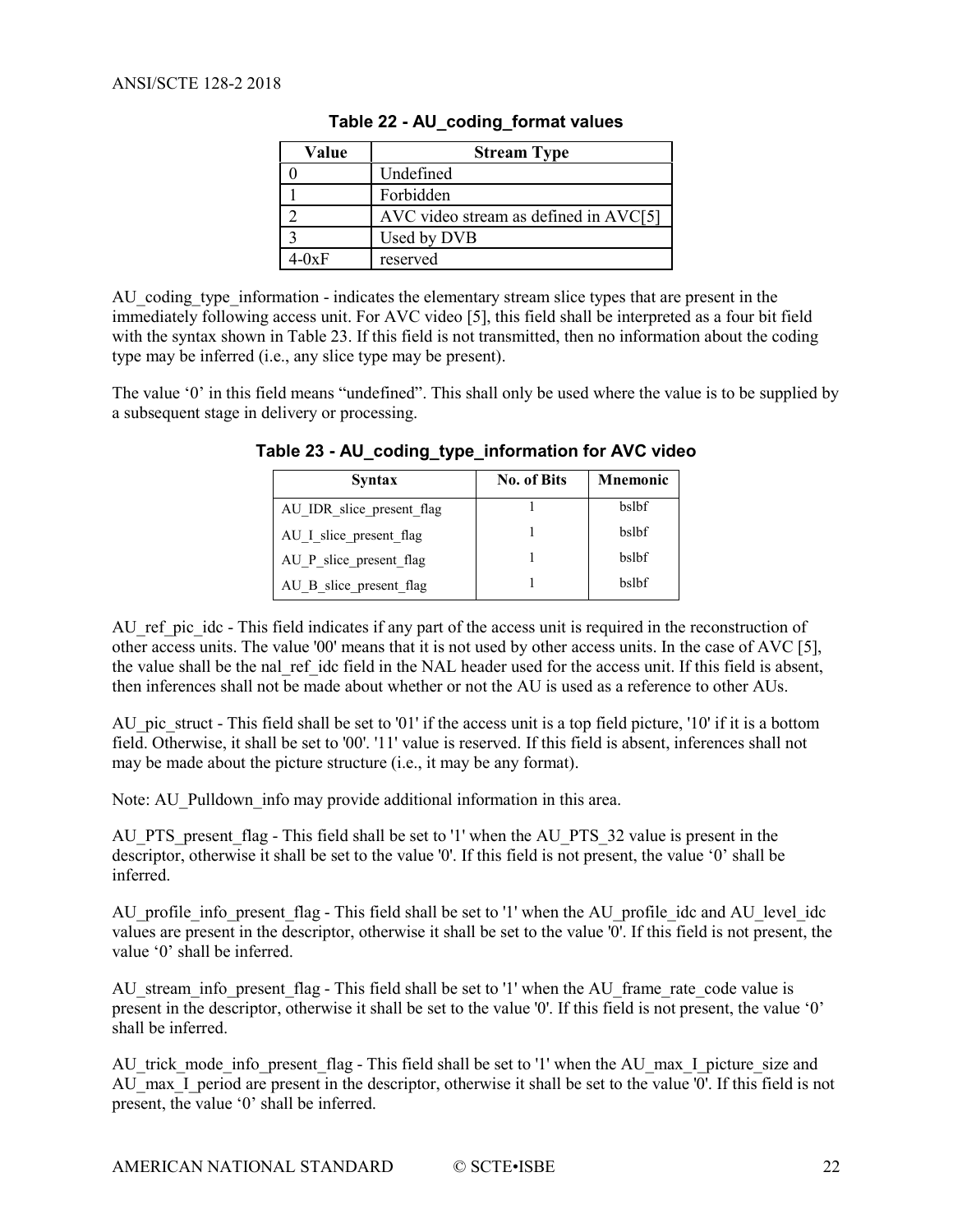AU\_PTS\_32 - the 32 most significant bits of the 33-bit PTS that applies to the access unit to which this descriptor applies.

AU frame rate code - this field indicates the video frame rate in the stream carried by packets with the current PID. In the case of video, this shall be encoded as in Table 6-4, Section 6.3.3 of ISO/IEC 13818- [2\[23\].](#page-5-4) The values in this table are informatively replicated on [Table 24](#page-22-0) below. If the field is absent inferences shall not be made at this layer about the frame rate.

| AU frame rate code | <b>Corresponding Frame Rate (Hz)</b> |
|--------------------|--------------------------------------|
| $\theta$           | Forbidden                            |
|                    | 24/1.001                             |
| $\overline{2}$     | 24                                   |
| $\overline{3}$     | 25                                   |
|                    | 30/1.001                             |
| 5                  | 30                                   |
| 6                  | 50                                   |
|                    | 60/1.001                             |
| 8                  | 60                                   |
| to 0xF             | Reserved                             |

<span id="page-22-0"></span>**Table 24 - Informative Frame Rate values taken from table 6-4 of 13818-[2\[23\]](#page-5-4)**

AU profile - this field conveys the profile to which the access unit conforms. For AVC video [\[5\]](#page-4-7) this carries the profile idc value as defined in AVC [\[5\].](#page-4-7)

The value '0' in this field means "undefined". This shall only be used where the value is to be supplied by a subsequent stage in delivery or processing.

Constraint set0 flag, constraint set1 flag, constraints set2 flag, AVC compatible flags - These fields carry the same semantics as the fields of the same name in the AVC video descriptor() in Section 2.6.65 of 13818-[1\[4\],](#page-4-9) which in turn have semantics defined in AV[C\[5\],](#page-4-7) section 7.4.2.1. Note that with High profile, the first bit in AVC compatible flags carries constraint set3 flag.

AU level - this field conveys the level to which the access unit conforms. For AVC vide[o \[5\]](#page-4-7) this carries the level idc value as defined AVC, Annex A  $[5]$ .

The value '0' in this field means "undefined". This shall only be used where the value is to be supplied by a subsequent stage in delivery or processing.

AU max I picture size - this field conveys the maximum intra picture size, in units of  $16x1024$  bits, which may be found in the current bitstream. This value, according to profile and level, shall comply with AVC [5] limits. The value 0 shall be forbidden.

AU nominal I period - this field conveys the nominal distance between two consecutive I or IDR pictures, counted in frame pictures. The value 0 shall be forbidden.

AU max I period - this field conveys the maximum distance that may be found in the stream between two consecutive I/IDR pictures, counted in frame pictures. The value  $\overline{0}$  shall be forbidden.

AU\_Pulldown\_info\_present\_flag - This flag indicates if information about 3:2 pulldown for this AU is present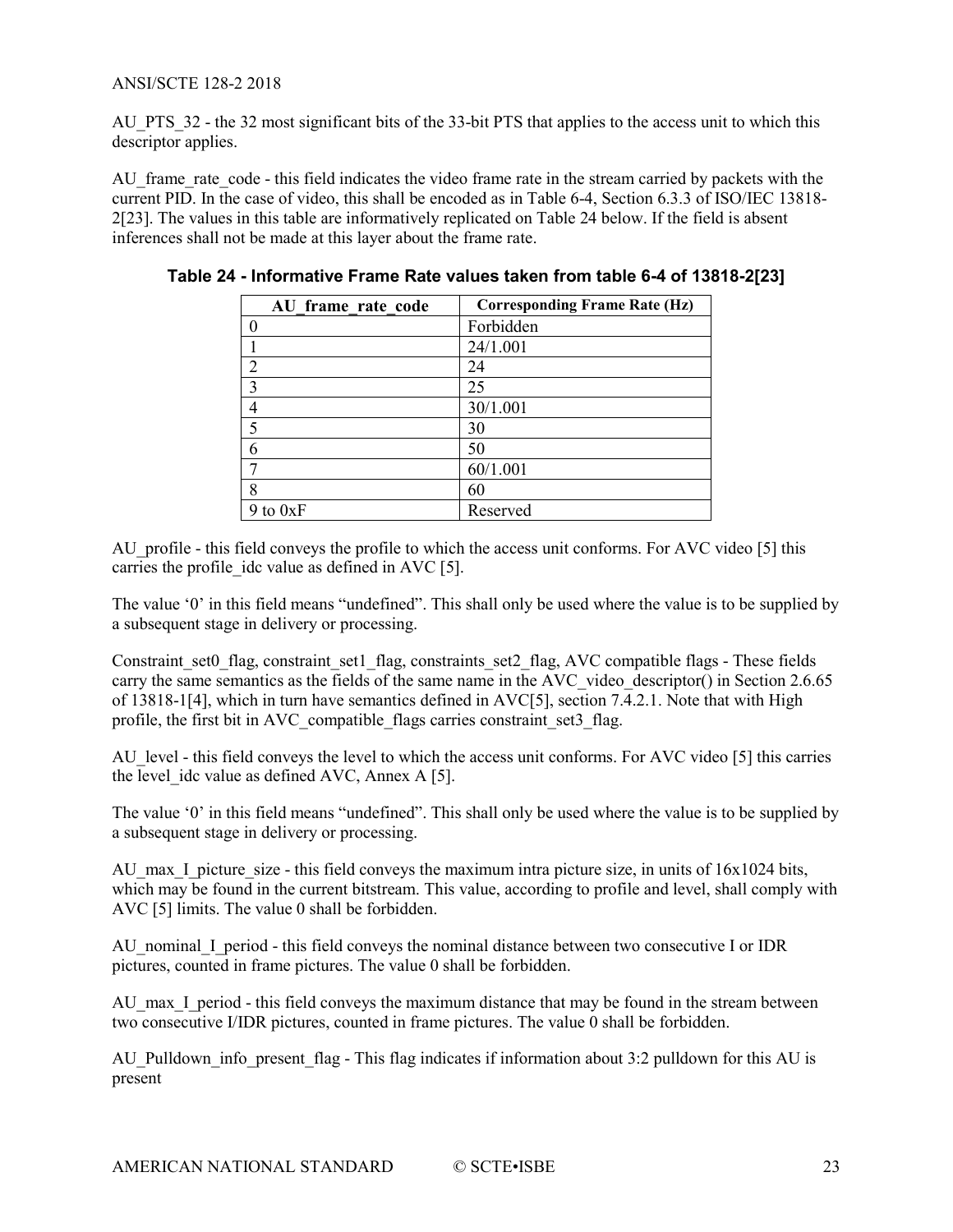If this field is not present, then the value '0' should be inferred.

<span id="page-23-0"></span>AU\_Pulldown\_info - This field contains the five bits carried in the AVC structure signalling the AU's display characteristics, specifically the pic\_struct field of the SEI message pic\_timing. The default value for this field shall be as shown in [Table 25](#page-23-0) below.

| AU_pic_struct | AU_Pulldown_info default value |
|---------------|--------------------------------|
| 00            | 0 (progressive-scan formats)   |
| 00            | 3 (interlaced-scan formats)    |
|               |                                |
| 10            |                                |
|               | reserved                       |

**Table 25 - AU\_Pulldown\_info default values**